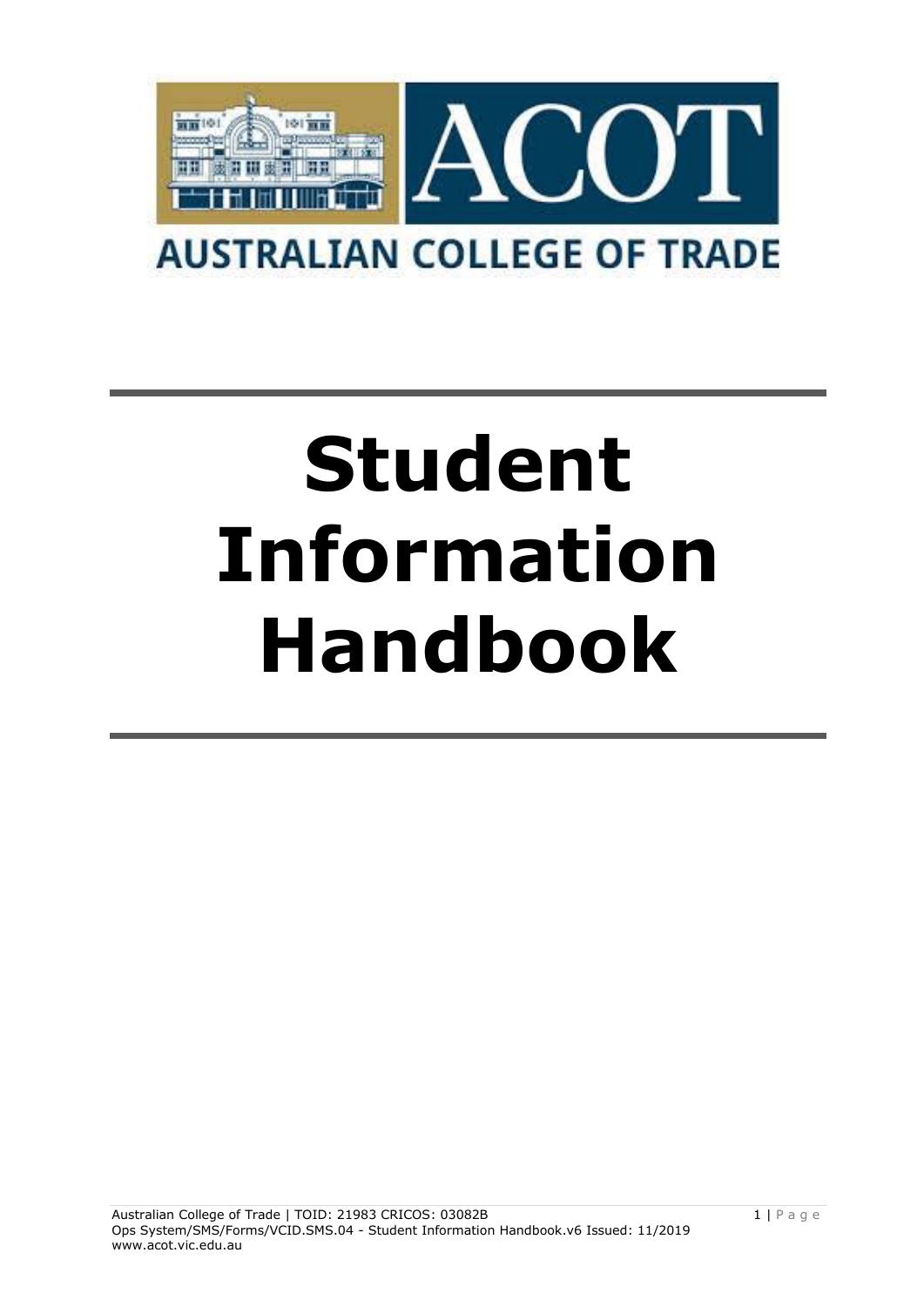

 **Page**

**Issued:** 04/2019 **TOID:** 21983 CRICOS:03082B **http://**acot.voic.edu.au

# **Table of Contents**

| Australian College of Trade obligation to the Student __________________________3    |                |
|--------------------------------------------------------------------------------------|----------------|
|                                                                                      | $\overline{3}$ |
|                                                                                      |                |
|                                                                                      |                |
|                                                                                      |                |
|                                                                                      |                |
| Complaints and Appeals                                                               |                |
| Access, Equity and Anti-discrimination Commitment 10 10                              |                |
|                                                                                      |                |
|                                                                                      |                |
|                                                                                      |                |
|                                                                                      |                |
| Pre-Training Review - Language, Literacy and Numeracy__________________________12-14 |                |
| <b>Planning for training</b>                                                         |                |
| Competency-Based Training and Assessment Process_______________________________14    |                |
| Recognition of Prior Learning (RPL) and Credit Transfer________________________15    |                |
| Training Evaluation 15                                                               |                |
| <b>Course information</b>                                                            |                |
|                                                                                      |                |
| <b>Enrolment Process</b>                                                             | 15             |
| <b>Unique Student Identifier (USI)</b>                                               |                |
|                                                                                      |                |
| <b>Fees, Charges and Refunds</b>                                                     |                |
|                                                                                      |                |
|                                                                                      |                |
|                                                                                      |                |
| Withdrawal after course commencement 17 17                                           |                |
|                                                                                      |                |
|                                                                                      |                |
| <b>Completing your Course</b>                                                        |                |
| Qualifications<br><u> 1989 - Johann Stoff, amerikansk politiker (d. 1989)</u>        | 18             |
| How you receive your Certificate or Statement of Achievement 18                      |                |
|                                                                                      |                |
| Issuing of Qualifications on withdrawal, cancellation of transfer ______________18   |                |
|                                                                                      |                |
|                                                                                      | 18             |
| <b>International Students</b>                                                        |                |
|                                                                                      | 19             |
| Re-Enrolment Information, including Living Costs Local Services                      | $20 - 23$      |
|                                                                                      |                |
| Appendix A - Privacy & Personal Information Statement__________________________26-27 |                |
| ACOT Course - Tuition Fees & Additional Charges - ______________________________28   |                |
| The Victorian Charter of Human Rights and Responsibilities ___________________32-33  |                |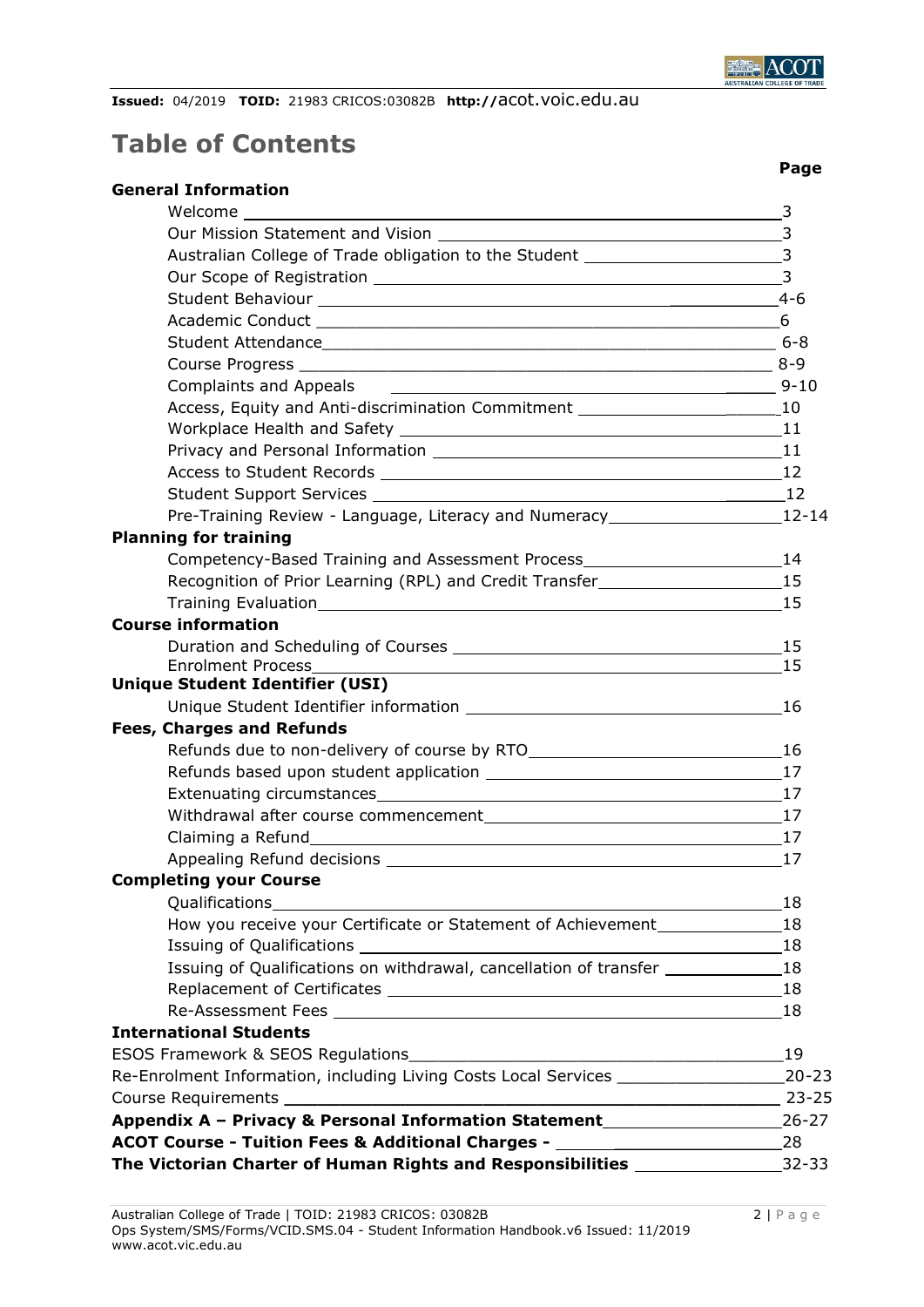

# **Welcome**

Welcome to Australian College of Trade!

Australian College of Trade is a Registered Training Organisation (RTO), delivering Nationally Accredited, specialised industry training for people considering employment within the Security, hospitality, accounting and management industries.

We acknowledge the importance of adult learning principles in the delivery of effective training. We believe that all students should be encouraged to take responsibility for their own learning and to understand that as learners, they have an active role to play in their training/learning and assessment process.

We want to make you feel as comfortable as possible whilst you undertake your training, so, we keep our class sizes at a comfortable level to ensure optimum learning environments. We ensure that all our students receive the in-depth learning and unlimited support they deserve.

The purpose of this Student Information Handbook is to introduce you to the services available to you at our College.

All Trainers have relevant industry knowledge and experience and are professional, friendly, supportive and dynamic individuals!

#### **Our Mission Statement**

Australian College of Trade is a registered training organisation specialising in, industry training for people considering employment within the Security, hospitality, accounting and management industries. We believe that sharing relevant and up to date knowledge and skills enables our students to work in the industry of their choice, thereby contributing to a better trained workforce in Australia.

#### **Our Vision Statement**

Our vision is to provide high quality training and assessment services with the intent of issuing competent learners with nationally recognised qualifications and/or statements of attainment. The product will be affordably priced, irrelevant of location, and delivered by the most experienced and reputable trainers in the industry.

#### **Australian College of Trade's obligation to the student**

Australian College of Trade has an obligation to provide quality training and assessment to the student in compliance to the *Standards for Registered Training Organisations*; including providing adequate information prior to enrolment to help them make an informed decision, issuance of the AQF certificate documentation and their rights and obligations as a student.

# **Our Scope of Registration**

Australian College of Trade has the following nationally accredited courses on its Scope of Registration:

Qualifications:

# **Business – Management**

- BSB42015 Certificate IV in Leadership & Management
- BSB51918 Diploma of Leadership & Management

# **Hospitality**

• SIT30816 Certificate III in Commercial Cookery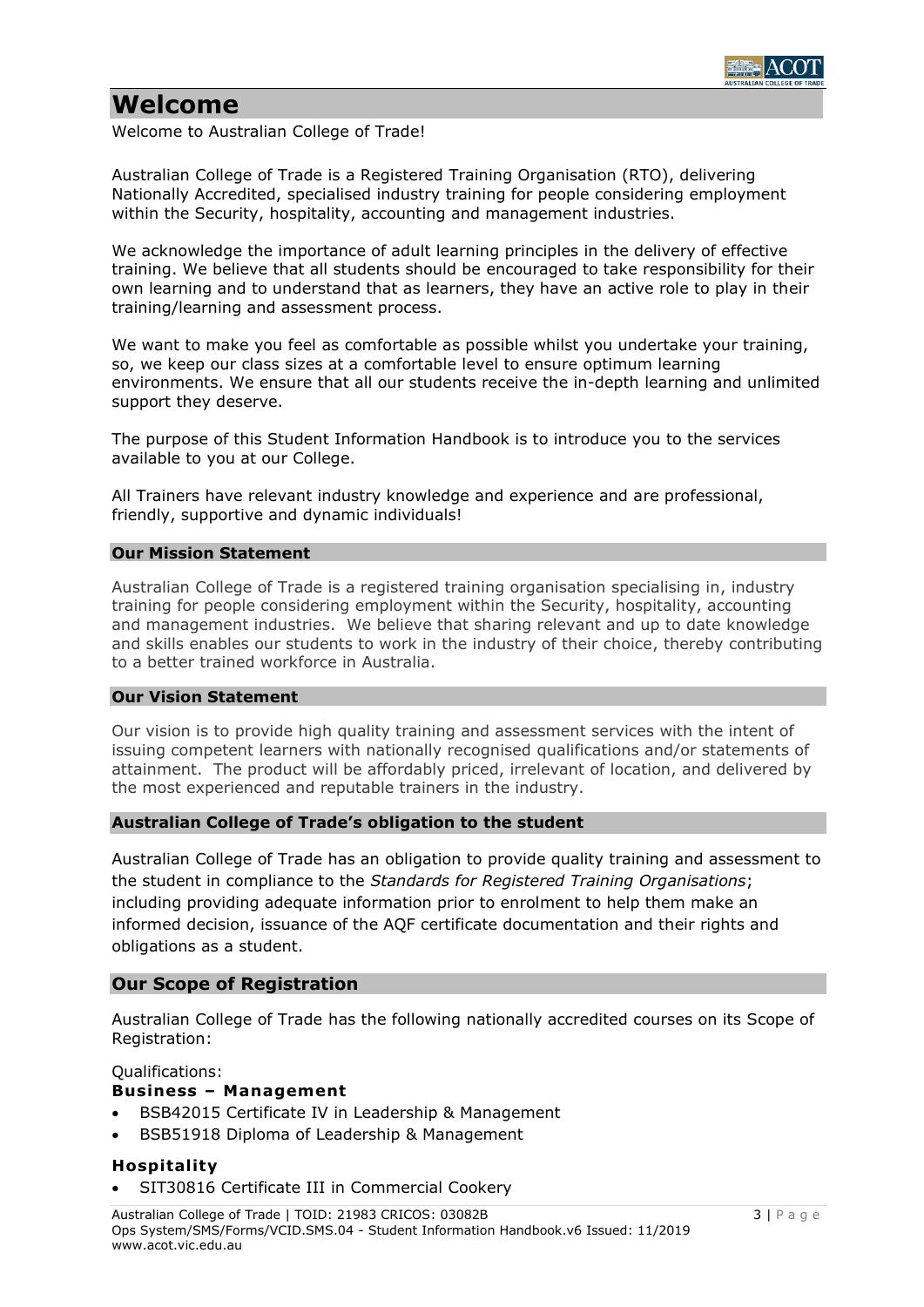

- SIT30816 Certificate III in Hospitality
- SIT40516 Certificate IV in Commercial Cookery
- SIT40416 Certificate IV in Hospitality
- SIT50416 Diploma of Hospitality
- SIT60316 Advanced Diploma of Hospitality Management

#### **Accounting**

- FNS30115 Certificate III in Financial Services
- FNS40217 Certificate IV in Accounting & Bookkeeping
- FNS50217 Certificate IV in Hospitality

#### **Security Operations**

- CPP20212 Certificate II in Security Operations
- CPP30411 Certificate III in Security Operations

We acknowledge the importance of adult learning principles in the delivery of effective vocational training. We believe that all students should be encouraged to take responsibility for their own learning and to understand that as learners, they have an active role to play in their training/learning and assessment process.

The purpose of this Student Information Handbook is to ensure - you as a student, has access to all the information you will need. If at any point throughout your course, you require assistance or support please discuss these needs with Australian College of Trade staff by calling (03) 94848787

#### **Student Behaviour**

The code of behaviour is designed to give every student a clear view of what they can expect from Australian College of Trade and other students so that all members of our community can benefit from a collaborative supportive environment. In this environment students can then benefit from the training and teaching and support that is provided. There are consequences for non-compliance with the Student Code of Behaviour including immediate suspension in the case of severe breaches and/or behaviour that may be construed as threatening to the safety of the student, other students or any person on the College's premises.

The College has a Complaints and Appeals procedure to provide students with a fair and equitable process for resolving any disputes or complaints they may have.

- The right to be treated with respect by others.
- The right to be treated fairly and without discrimination regardless of religion, racial and cultural differences, sexual preference, age, disability and socio-economic status.
- The right to be free from all forms of intimidation.
- The right to study in a safe, clean, orderly and cooperative environment.

• The expectation that Australian College of Trade's property will be protected from damage or other misuse. This includes obeying any signs that specify correct use of Australian College of Trade's property e.g. kitchen equipment, student printers etc.

• The right to have any disputes settled in a fair and rational manner in line with the Complaints and Appeals Procedure.

• The right to work and learn in a supportive environment without interference from others • The right to express and share ideas and to ask questions.

- The right to be always treated with politeness and courtesy.
- The expectation that students will not engage in cheating or plagiarism.
- The expectation that students will not be under the influence of drugs and/or alcohol on campus.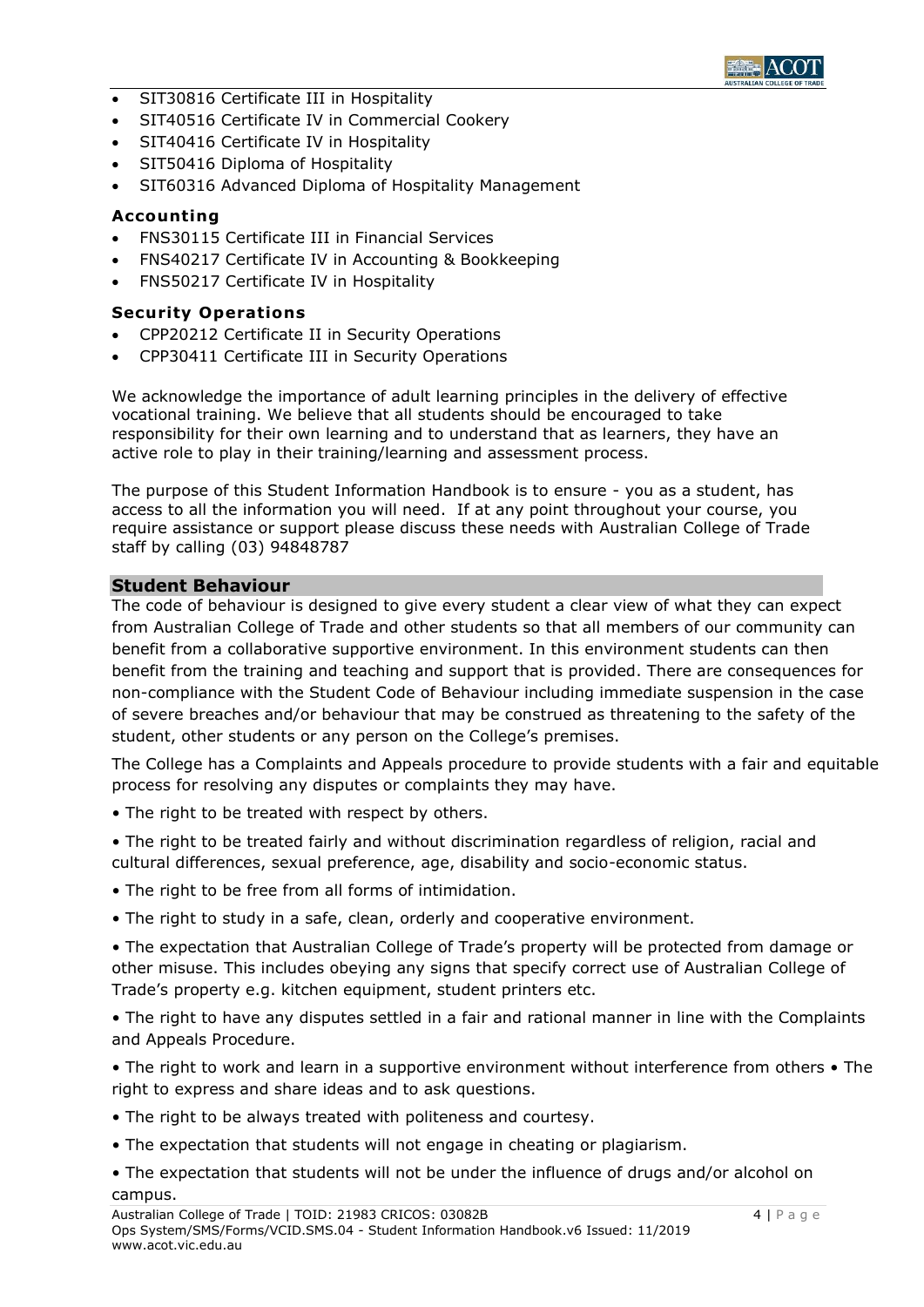

• The expectation that students will submit work when required by their trainers.

• The expectation that students will be punctual for classes.

• The expectation that students will treat Australian College of Trade's staff, trainers and fellow students with respect and without discrimination and any form of abuse.

• The expectation that proper Personal Protective Equipment (PPE) must be used in workshop and practical learning centres.

• The expectation that students will maintain full attendance by attending all required classes and assessments.

• Student attendance will be reviewed weekly for the total duration of the course from the commencement date.

• The expectation that all fees will be paid by the due date.

#### **Respectful communication**

**R** – take Responsibility for what you say and feel without blaming others – Students and Australian College of Trade staff must all be responsible for their verbal and nonverbal communication with and about others

**E** – use Empathetic listening - Students and Australian College of Trade staff must be empathetic towards each other whilst communicating, recognising issues that have arisen and using respectful communication techniques to overcome issues at hand

**S** – be Sensitive to differences in communication/cultural styles - Students and Australian College of Trade staff must demonstrate sensitivity to individual communication/ cultural styles in a respectful and lawful manner

**P** – Ponder on what you hear and feel before you speak - Students and Australian College of Trade staff must take the time to reflect on communication issues arising and take time out to ensure a calm and productive and respectful conversation can proceed to resolve issues at hand

**E** – Examine your own assumptions and perceptions - Students and Australian College of Trade staff must recognise that we cannot always be neutral to an issue, thus having the ability to recognises this in ourselves and to evolve others that can provide a more neutral setting to ensure respectful communication with all

**C** – keep Confidentiality - Students and Australian College of Trade staff must ensure they maintain confidential private information of other students and Australian College of Trade staff

**T** – Tolerate ambiguity because we are not here to debate. There are no "winners" or "losers."

Students are here to study and improve their position as lifelong learners, and the staff at Australian College of Trade are here to facilitate this process in an educational and respectful setting.

Students are required to follow all Australian College of Trade rules and instructions from staff representing the organisation, act in a non-discriminatory manner always, and respect the rights of other students, staff and visitors.

Attendance at scheduled courses/classes is paramount in ensuring students gain the maximum benefits associated with their training and fulfil the attendance requirements of their course. Students are responsible for notifying Australian College of Trade if they are unable to attend a training session for whatever reason.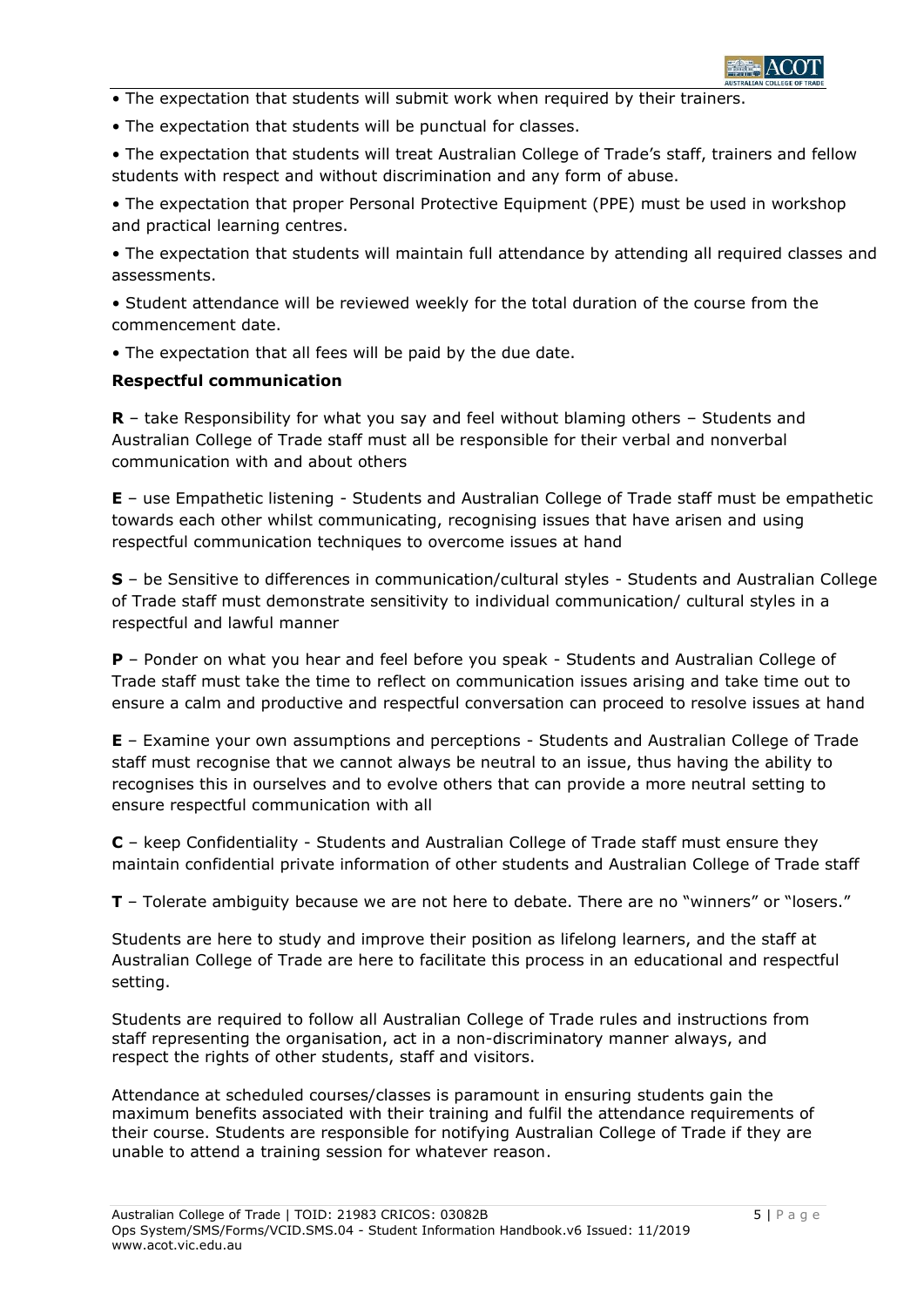

Students are also required to adhere to Australian College of Trade academic rules and regulations. If a student is found to have acted in a way that the College deems to be misconduct, they may implement disciplinary action in the form of suspension or cancellation of the student's enrolment.

Students must behave/communicate in a manner appropriate that isn't derogatory, insulting or offensive. Any inappropriate communication will not be tolerated, and your course may be suspended or cancelled.

# **Procedures for breaches to the Code of Behaviour**

• For any breach of behaviour, a member of Australian College of Trade's staff will contact the student to arrange an intervention meeting to discuss the issue or behaviour and determine how the issue might be rectified. This meeting and its outcomes will be documented in the student file. A letter will be issued to inform the student of the disciplinary action to be taken as discussed in the meeting.

• This letter will inform the student of their right to access Australian College of Trade's complaints and appeals process within 20 working days (plus two working days for postage and handling).

• Failure to attend scheduled intervention meetings may result in Australian College of Trade deciding to suspend or cancel a student's enrolment.

# **Academic Conduct**

Students at Australian College of Trade are expected to maintain the highest standards of academic conduct. We know that most students conduct themselves with integrity and are disturbed when they observe others cheating. The following information should help you avoid unintentional academic misconduct and clarify the consequences of plagiarism and/or cheating.

# *Definitions:*

# **Plagiarism:**

It is the act of presenting another persons' work as your own, and failing to acknowledge that the thought, ideas or writings are of another person.

Specifically, it occurs when:

- other people's work and/or ideas are paraphrased and presented without a reference;
- another students' work is copied or partly copied;
- phrases and passages are used verbatim without quotation marks and/or without a reference to the author or a web page;

# **Cheating:**

To act dishonestly or unfairly in connection to an assessment conducted by the RTO.

Academic misconduct is considered a serious offence at Australian College of Trade. For students who have been deemed to intentionally plagiarize/ cheat, it may result in being suspended, or permanently removed from the course.

To avoid plagiarism and/ or cheating and its penalties, students are advised to note the following:

- You may quote from someone else's work (for example from textbooks, journals or other published materials) but you must always indicate the author and source of the material.
- You should name sources for any graphs, tables or specific data, which you include in your assignment.
- You must not copy someone else's work and present it as your own.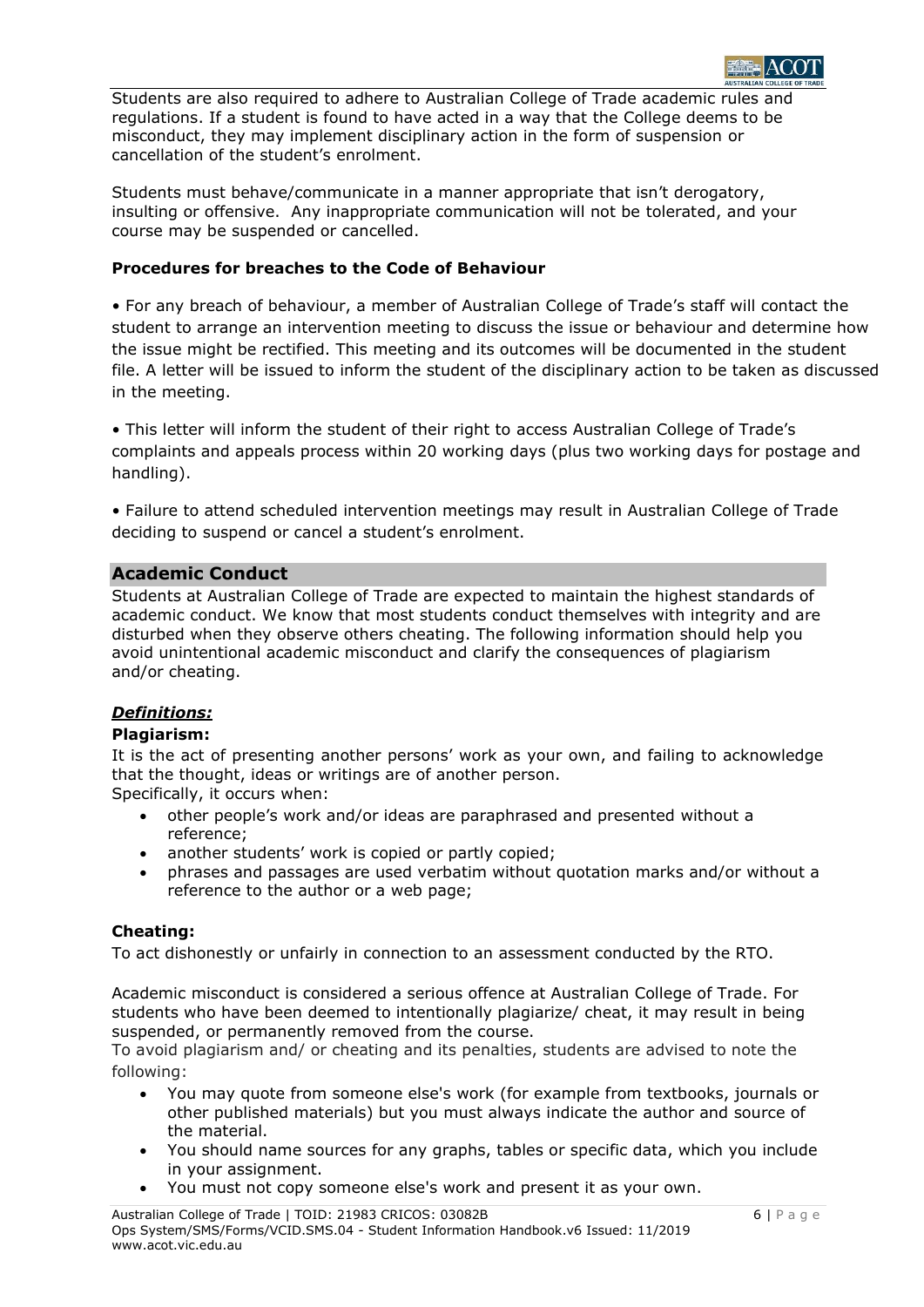

If the student does not agree with ACOT's decision, then they are able access the Complaints and Appeals Policy and Procedure.

All students have access to the Academic Misconduct Policy and Procedure and a copy can be produced by the Student Administration Department at any time upon request.

#### **Student Attendance Attendance requirements**

• The minimum required level of attendance is 80% of scheduled sessions. Attendance will be reviewed weekly for the total duration of the course from the commencement date.

• If students are more than 30 minutes late to a session, they may attend the class, but their attendance will be recorded as late attendance. However, trainers have discretionary power to allow students to attend the session depending on the student's circumstances.

# **Unsatisfactory attendance**

• If students are found to have less than 80% satisfactory attendance for scheduled classes, the attendance roll will reflect that the students have unsatisfactory attendance.

• Where they have been absent for 10 or more consecutive calendar days students will be sent an email, phone text message and phone call informing them that they have breached their Student Code of Behaviour by having an unsatisfactory attendance record. Students will be asked to attend an intervention meeting session to formulate an attendance improvement plan.

• Students noted with unsatisfactory attendance will be monitored over the next five-week period. If the student continues to have unsatisfactory attendance and are not meeting their obligations under the improvement plan, they will be issued a first warning letter for not meeting their attendance obligations. Students will be asked to attend an intervention meeting to formulate a critical improvement plan.

• After the intervention meeting, the student's attendance will continue to be monitored over the next five-week period. If the student continues to have unsatisfactory attendance for a second five-week period they will be issued with a Second Warning Letter, which advises the student of the college's intention Cancel their enrolment and report them to the Department of Home Affairs via the PRISMS portal.

• In another scenario, when students fail to attend the intervention meeting after receiving the first warning letter, the student will be contacted by College staff to attempt to schedule a meeting to avoid the sending of a second warning letter. Where the student does not return contact or agree to attend an intervention meeting, they will be sent the second warning letter that will inform them of Australian College of Trade's intention to suspend or cancel their enrolment and of their right to access Australian College of Trade's complaints and appeals process within 20 working days (plus two working days for postage and handling).

• The cancellation of the student's enrolment cannot take effect until the appeal process is completed. Students are to continue to attend classes whilst the appeals processes are in action.

• For students under a Skills First funding program, suspension or cancellation of enrolment must be reported via SVTS as a withdrawal from the unit whilst the intervention and appeals process is in action. This may affect the students' Skills First funding entitlement. This does not apply to full fee-paying domestic students.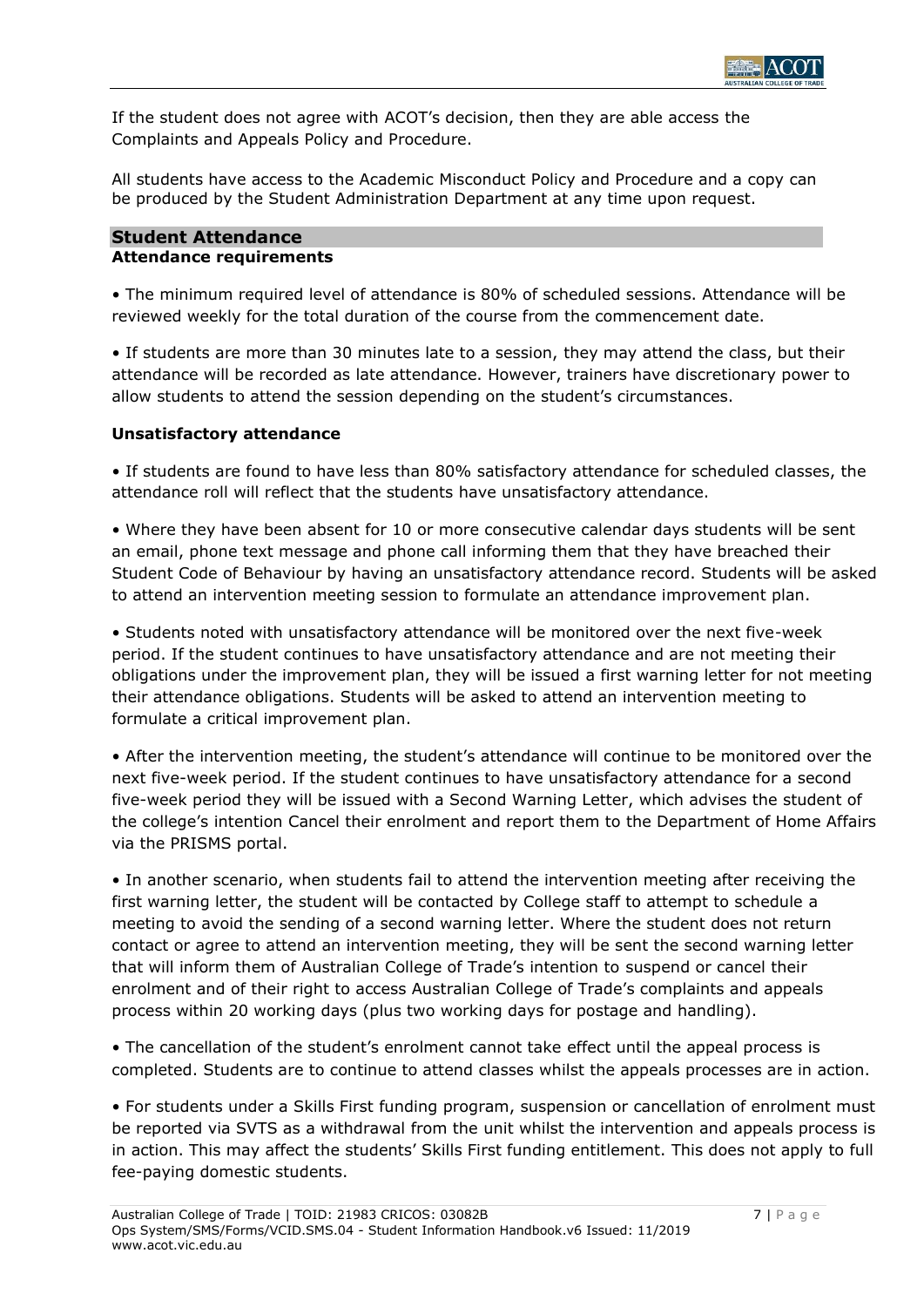

• The suspension or cancellation of enrolment is subject to the discretion of Australian College of Trade. Non-commencement Australian College of Trade will initiate a cancellation of the offer and the eCoE when:

• A new student fails to commence within 15 working days of the orientation date as specified on the letter of acceptance. The student will not be entitled to refunds or an extension as a result of non-commencement (student default). The eCoE will be cancelled, the student and/or Education Agent will be notified prior to the cancellation and a copy of the cancelled eCoE will be sent for their reference. Appealing rights are not offered when the student has not commenced studies at Australian College of Trade.

• A student fails to commence within 15 workings days of a deferral or approved holiday break. This is a breach of Student Code of Behaviour which can lead to the cancellation of student's enrolment. - For international students, the Department of Home Affairs will be notified of the cancellation of enrolment, which may result in the cancellation of student's visa via Provider Registration and International Student Management System (PRISMS).

For domestic students under Skills First funding it may impact the student's future entitlements. -If the student does not agree with this decision, they have 20 working days from the date this letter is sent (plus 2 working days for the postal handling) to appeal.

#### **COURSE PROGRESS AND INTERVENTION STRATEGY**

The purpose of this policy and procedure is to ensure that all students maintain satisfactory course progress to complete their studies within the expected duration and where they show any signs of slipping, the students are supported and encouraged to get their studies back on track.

In addition to support by Trainers and Assessors, course progress is subject to monitoring processes and the College takes intervention action when a student is in danger of not progressing satisfactorily or not completing their course and the requirements within expected duration.

Satisfactory progress means that students have successfully completed the competencies in 50% or more of the course requirements being scheduled for the study period and have not been identified as being "at risk."

'Unsatisfactory progress' is defined as not meeting the course progress requirements or alternatively not successfully completing or demonstrating competency in at least 50% of the course progress requirements of that study period as defined and implemented in the training plan. Where Australian College of Trade has assessed the student as being "at risk", it will inform the student and implement an intervention strategy.

All causes, academic and/or non-academic, such as personal issues that lead to unsatisfactory progress, will be discussed and reviewed. The formal intervention strategy implemented after the study period ends is considered a formal intervention.

A formal written warning letter will be issued to those students who have not successfully completed the assessments in 50% or more of the course progress requirements being studied for that study period.

International students who have unsatisfactory academic progress will be reported to the Department of Home Affairs and may risk having their student visa cancelled.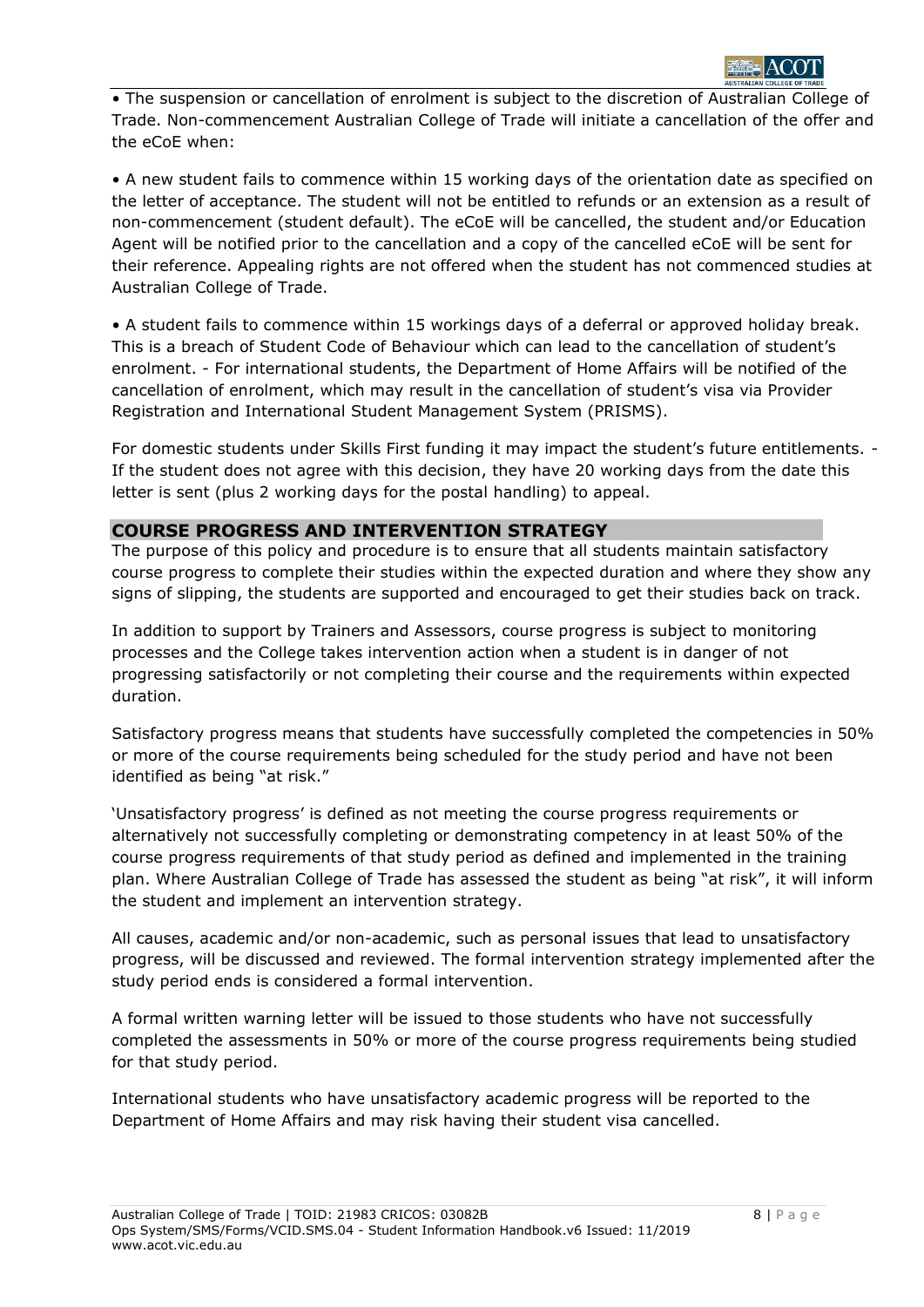

Students who, after intervention and/or due to compelling reason, decide to move to another field of study within Australian College of Trade, will not be reported to the Department of Home Affairs for unsatisfactory course progress.

Where the student has chosen not to access the complaints and appeals process or withdraws from the process or the process is completed with the outcome supporting Australian College of Trade (i.e. the student's appeal was unsuccessful), the Department of Home Affairs must be notified as soon as practicable of the student not achieving satisfactory course progress through PRISMS.

If the student's appeal is successful, or there are compassionate or compelling reasons for the lack of progress, ongoing support must be provided to the student through Australian College of Trade's intervention strategy, and the student will not be reported.

By monitoring and supporting a student enabling him/her to keep up with the course schedule/ timetable, Australian College of Trade is assisting the student complete the course within expected duration.

#### **Complaints and Appeals**

Students have access to Australian College of Trade's complaints and appeals process. The complaints and appeals policy and procedure ensure that fair and equitable processes are implemented for any complaints or appeals against Australian College of Trade.

Students can submit a formal complaint to Australian College of Trade relating to any concern they may have (such as academic or attendance record decisions, should they feel a person has acted inappropriately or treated someone unfairly, etc). All complaints are handled with confidence and are reviewed by the CEO.

A student may also appeal a decision made by Australian College of Trade regarding an assessment outcome. Where a student feels they have been unfairly judged and assessed on a specified task, project or assessment they may have the assessment reviewed by submitting an appeal form (Complaints and Appeals Form). Students must provide supporting evidence or explanations as to why they feel the assessment is unfair and why they should be given further opportunity to be assessed.

All students have access to the complaints and appeals policy and procedure and a copy can be produced by the Student Administration Department at any time upon request.

#### **ENROLMENT APPEALS**

All students can Appeal a decision regarding their enrolment. This can be done by accessing the College's Complaints and Appeals process.

A copy of the application form Student Complaint & Appeal Form is available from the College's reception and also on the College's website.

For more complaints and appeal procedures, please refer to Complaints and Appeals on Australian College of Trade's website. –

The student will remain enrolled at the College during this time. Whilst the appeal is in progress, the student will be expected to attend classes and his/her academic performance will continue to be monitored. Default tuition fees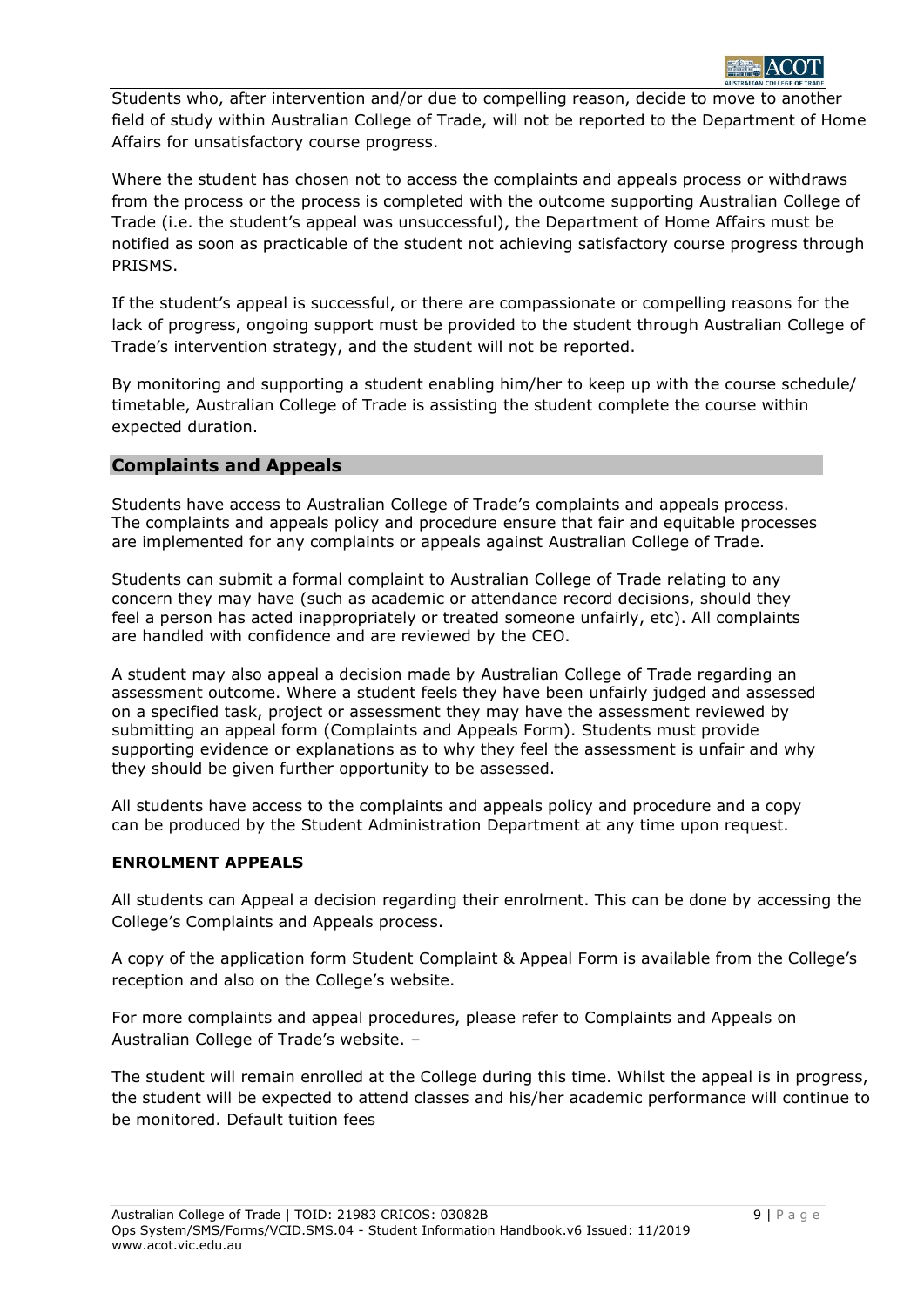

• If students are found to have defaulted in the payment of tuition fees, they are initially contacted by email, phone text message and phone call detailing the late payment and advising them to see the Finance Department immediately.

• If students continue to default in the payment of tuition fees after seven days from the date of the initial reminder, they are sent a First Warning letter.

• If students still do not pay after the First Warning letter, a Second and final warning letter is sent outlining Australian College of Trade's intent to suspend or cancel their enrolment. This letter will inform the students of their right to access Australian College of Trade's complaints and appeals process within 20 working days (plus two working days for postage and handling).

• The cancellation of a student's enrolment cannot take effect until the appeal process is completed.

• The student will be excluded from class at the same time as the cancellation of the student's enrolment take effect (once the appeal process is completed).

• Suspension or cancellation of enrolment will be reported to the Department of Home Affairs and may affect the student's visa status (only applicable to international students). The default reason will be the date the student was excluded from class.

#### *Refer to:*

Appendix B – Complaints and Appeals Policy & Procedure available on the Australian College of Trade website.

# **Access, Equity and Anti-discrimination Commitment**

All Australian College of Trade staff will adhere to the principles and practices of access and equity in education and training; they will treat every student fairly and without discrimination. Australian College of Trade has procedures in place to ensure any student concerns are dealt with immediately and appropriately (refer to the Complaints and Appeals policy).

Australian College of Trade acknowledges its legal obligations under State and Federal equal opportunity law, including:

- Age Discrimination Act 2004 (Cth)
- Australian Human Rights Commission Act 1986 (Cth)
- Racial Discrimination Act, 1975 (Cth)
- Sex Discrimination Act, 1984 (Cth)
- Disability Discrimination Act, 1992 (Cth)
- Work Place Gender Equality Act 2012 (Cth)
- Fair Work Act 2009 (Cth)
- The Equal Opportunity Act, 1995 (Victoria)

#### *All legislation can be accessed at: [www.comlaw.gov.au](file://///Jamesoffice/NTS%20Office/Work%20In%20Progress/New%20Edge%20Training/New%20Edge%20-%20May%20)*

Australian College of Trade fosters equality and access in a training environment that is fair and conducive to learning at all levels. Our training services are available to all participants regardless of ethnicity, gender, age, marital status, sexual orientation, physical or intellectual impairment or political convictions.

All College staff are required to have an awareness and understanding of access and equity issues and are required to demonstrate access and equity principles in all dealings with students and other staff.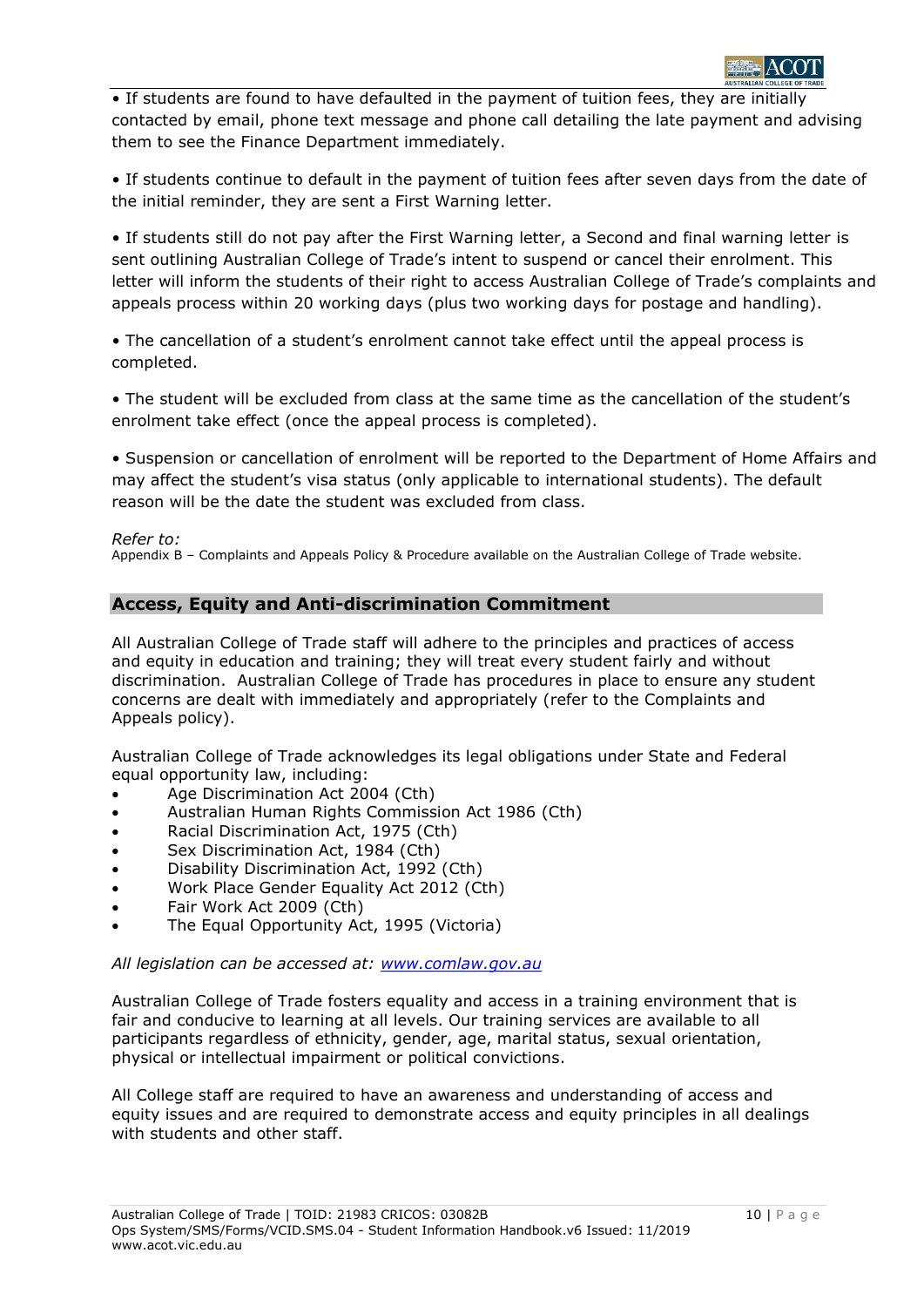As part of your training and assessment, you have the right to be treated fairly. If you believe you have been treated unfairly by a College Representative, please contact the CEO, on (03) 94848787

# **Workplace Health and Safety**

Australian College of Trade complies with all relevant Workplace Health and Safety legislation. Trainers will actively take steps to identify hazards that could cause harm to participants in the classroom and learning environment. Where possible, the trainers will take action to remove or control these hazards and will report the hazard to the appropriate on-site personnel.

Where practicable, students must take responsibility for their own health and safety and that of their fellow students, or employees. This means students must follow all safety rules, procedures and the instructions of their trainer while in attendance at College premises.

# **Privacy and Personal Information**

In accordance with our Privacy policy, we are committed to protecting the privacy and personal information of all our students.

Except as required under the Department of Education, Government Contracts or by law, information about a participant will not be disclosed to a third party without the consent of the participant.

The Department of Education recognises the importance of protecting your privacy and personal information. As an Australian Government Agency, the Department is bound by the Australian Privacy Principles (APPs) in the Privacy Act 1988 (Cth) (the Privacy Act), which regulates how agencies collect, use, disclose and store personal information, including sensitive information, and how individuals may access and correct records containing their personal information.

We respect your rights to privacy under the Privacy Act and we comply with all the Privacy Act's requirements in respect of the collection and management of your personal information.

All personal information collected by the Department of Education (the Department) is protected by the Privacy Act 1988 (Privacy Act).

The Department helps the Australian Government achieve its overall objective of quality educational, employment and training outcomes for all Australians through:

- efficient national program management;
- effective working relationships with state and territory governments, education departments, non-government education, science and training authorities, Indigenous education service providers, industry, community groups and other stakeholders;
- auditing, research and analysis in order to maintain, protect and improve our services; and
- policy advice and other support to the Minister.

Generally, the Department collects personal information in order to properly and efficiently carry out its functions (including those listed above), and only uses personal information for the purposes for which it was given to the Department and for directly related purposes (unless otherwise required by or authorised under law).

*Refer to:* Appendix A - Privacy Statement at end of this Student Information Handbook.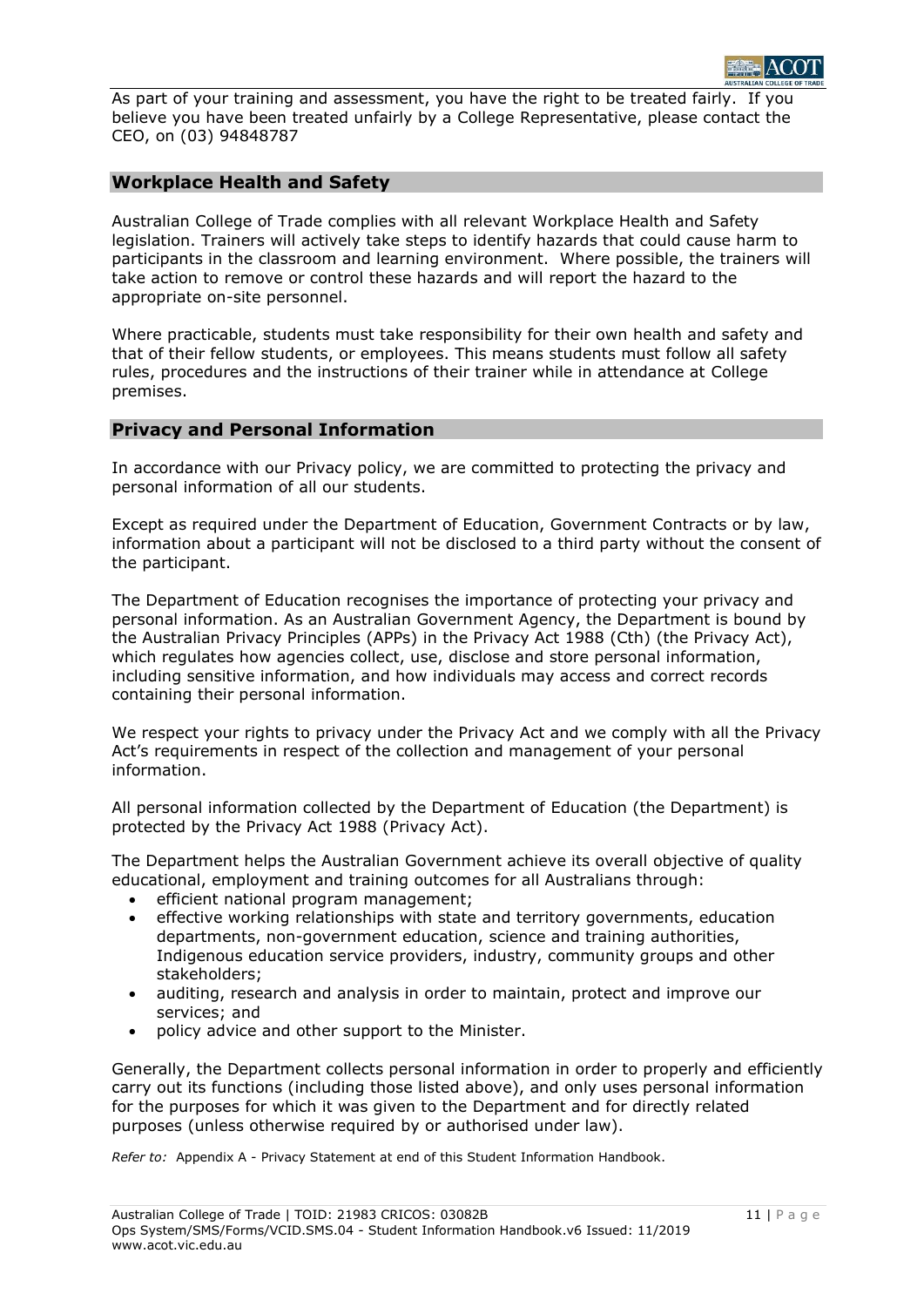#### **Access to Student Records**

Students may access their personal records held by Australian College of Trade at any time. Students may contact student administration to discuss a suitable time to view their file and access will only be granted once a student can confirm their identification. Student Access to the file will be granted within 2 days of confirming the student's identification.

You must promptly notify Australian College of Trade of any change of name, address or contact details. In the case of international students, it is a mandatory condition of your visa to notify Australian College of Trade of any change. The accuracy of these details is important as they will be used to issue your statement of attainment if eligible.

#### **Student Support Services**

Being a student is exciting, but it can also be challenging. All staff can be approached to gain advice on academic and personal issues. Staff at the College will offer professional and confidential advice in areas where they can help and will ensure that all efforts are taken to ensure a positive learning experience is achieved. If you have specific learning needs or have any difficulties that may be interfering with your studies, you need to inform your allocated trainer/assessor immediately to arrange a suitable training plan.

Australian College of Trade believe that every individual should have the opportunity to advance through learning. To ensure our students meet their full potential during their studies our training will endeavour to support our students whilst undertaking this course. This means working with you to identify the learning styles that suit you best so you can achieve each unit.

Learners will be encouraged to identify their own learning needs and objectives and preferred strategies and schedule and exercise the maximum possible control over selection of learning materials, learning strategies and timing and type of assessment given the constraints of the course requirements.

To enable learners to monitor and control their own learning, they will be given;

- 1. Detailed information regarding learning objectives and clear explanations as to how successful achievement is to be recognised;
- 2. Learning materials and activities that cater for a range of needs (including differences in educational backgrounds, life experiences, facility with English, numeracy, gender, culture, age, location and disability);
- 3. Frequent, clear and objective feedback as to progress;
- 4. Time and opportunities to correct misunderstandings and to practice partially mastered skills.

# **Student Support**

Students can access student support directly or via student administrations and an appointment will be organised as soon as practical. It should be noted that all ACOT staff are designated to assist students where possible. For specific one on one attention, students will be directed to the Student Support Officer named below, who will then direct students to further assistance where required.

Name: Aman Thind Telephone: (03) 94848787 Email: aman.thind@acot.vic.edu.au

# **Pre-Training Review - Language Literacy and Numeracy**

Australian College of Trade recognises that reading, writing, listening, speaking and understanding mathematical concepts and processes are integral skills required for work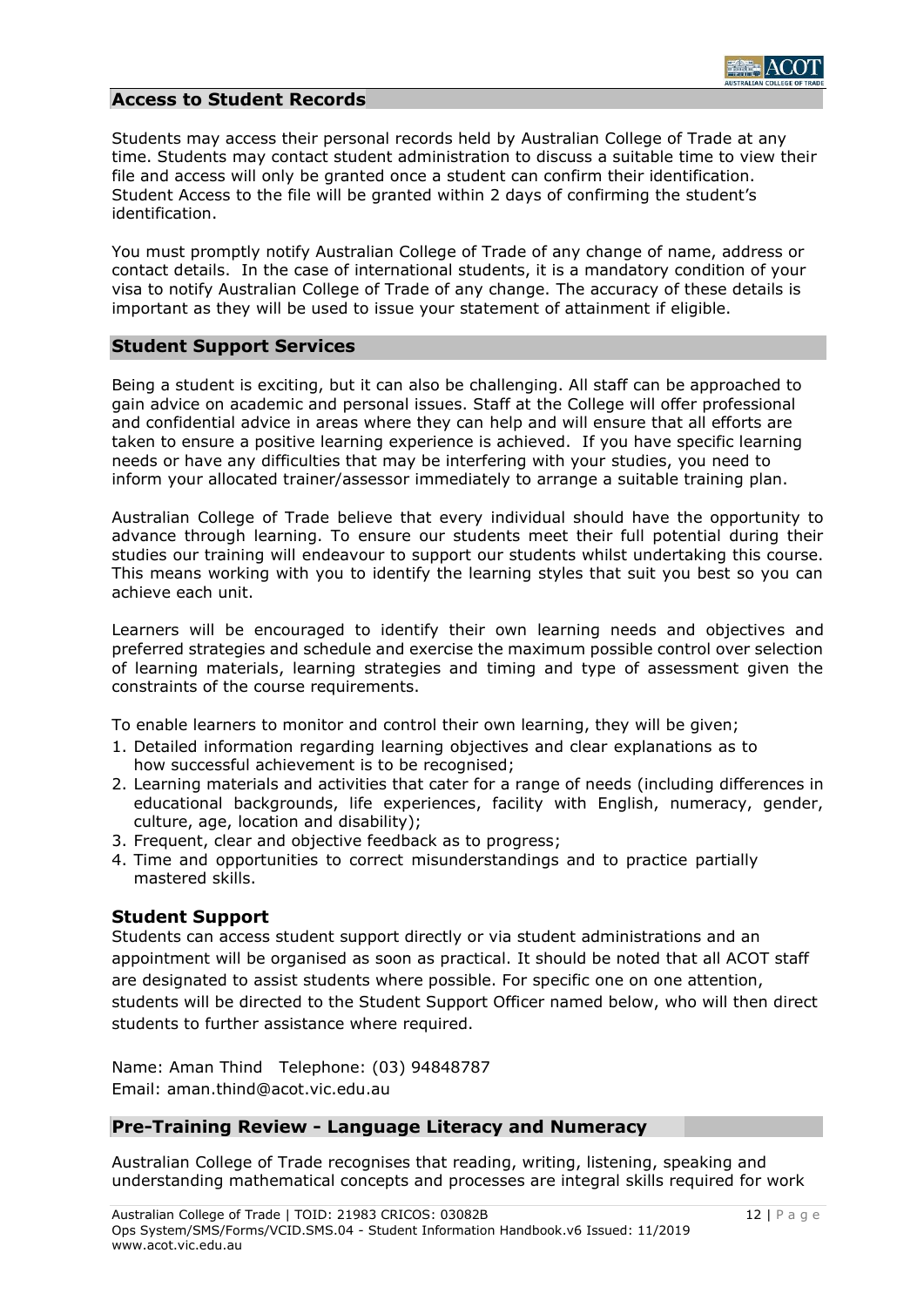

and are therefore an important component of training. As all students are individuals with different life experiences, literacy and numeracy skills vary. You must have a good understanding of the English language as course material is only available in English. You must be able to read, write and interpret documents as you will be required to complete assessment tasks such as short/long answer questions and the ability to complete forms – such as 'incident forms' and related forms.

As part of the enrolment process, the student will need to complete a language, literacy and numeracy (LLN) exercise which will be used to assess the LLN ability of the student. Some students may be referred on for special help as required.

#### **What is a Pre-Training Review?**

A Pre-Training review ensures that the Training and Assessment Strategy and Training Plan delivered by your training provider are designed to meet your individual needs, and to determine the most suitable and appropriate training for you.

The information you provide will enable your training provider to understand your training needs, your current competencies that relate to the qualification, opportunity for Recognition of Prior Learning (RPL) and Credit Transfer (CT) and to ensure that your current Language, Literacy and Numeracy skills are at the level required of your chosen qualification. Where we assess your responses as needing assistance to complete the qualification we can develop and or implement strategies to assist you while you complete the qualification.

Completing a Pre-Training Review ensures that your training provider:

- Understands your reasons for undertaking this qualification.
- Explores your current competencies and provides opportunities for these to be assessed through Recognition of Prior Learning (RPL), Recognition of Current Competency (RCC) or and Credit Transfer (CT).
- Ascertains the most suitable qualification(s) for you to enrol in based on your current educational attainment, capabilities including language, literacy and numeracy, aspirations and interests.
- Determines your training and assessment needs.

Your training provider will use this Pre-Training Review to provide you with the support you require in areas such as language, literacy, learning and assessment, while ensuring you will get the maximum outcomes and benefits from the qualification you are enrolling in, according to your learning objectives, career aspirations and skill level.

We encourage students with Language Literacy or Numeracy concerns to undertake LLN training. A range of support services can be provided for the student upon request. Please contact the Student Support Officer who can refer you to some Language, Literacy and Numeracy Programs available to you through the government agencies.

*If you have a Language Literacy or Numeracy concern that is affecting your training program, we encourage you to raise the matter directly with your Trainer.*

#### **Language, Literacy and Numeracy Assistance Programs Skills for Education and Employment (SEE)**

The Skills for Education and Employment (SEE) program provides language, literacy and numeracy training to eligible job seekers to enable them to participate more effectively in training or in the labour force.

# **What kind of training is offered through the SEE program?**

You can get up to 800 hours of free accredited training, starting at your own level and working at your own pace. Training is delivered flexibly through full-time or part-time hours, via face-to-face or distance training which allows you to still look for work or care for your family. A work experience component can also be included in some cases.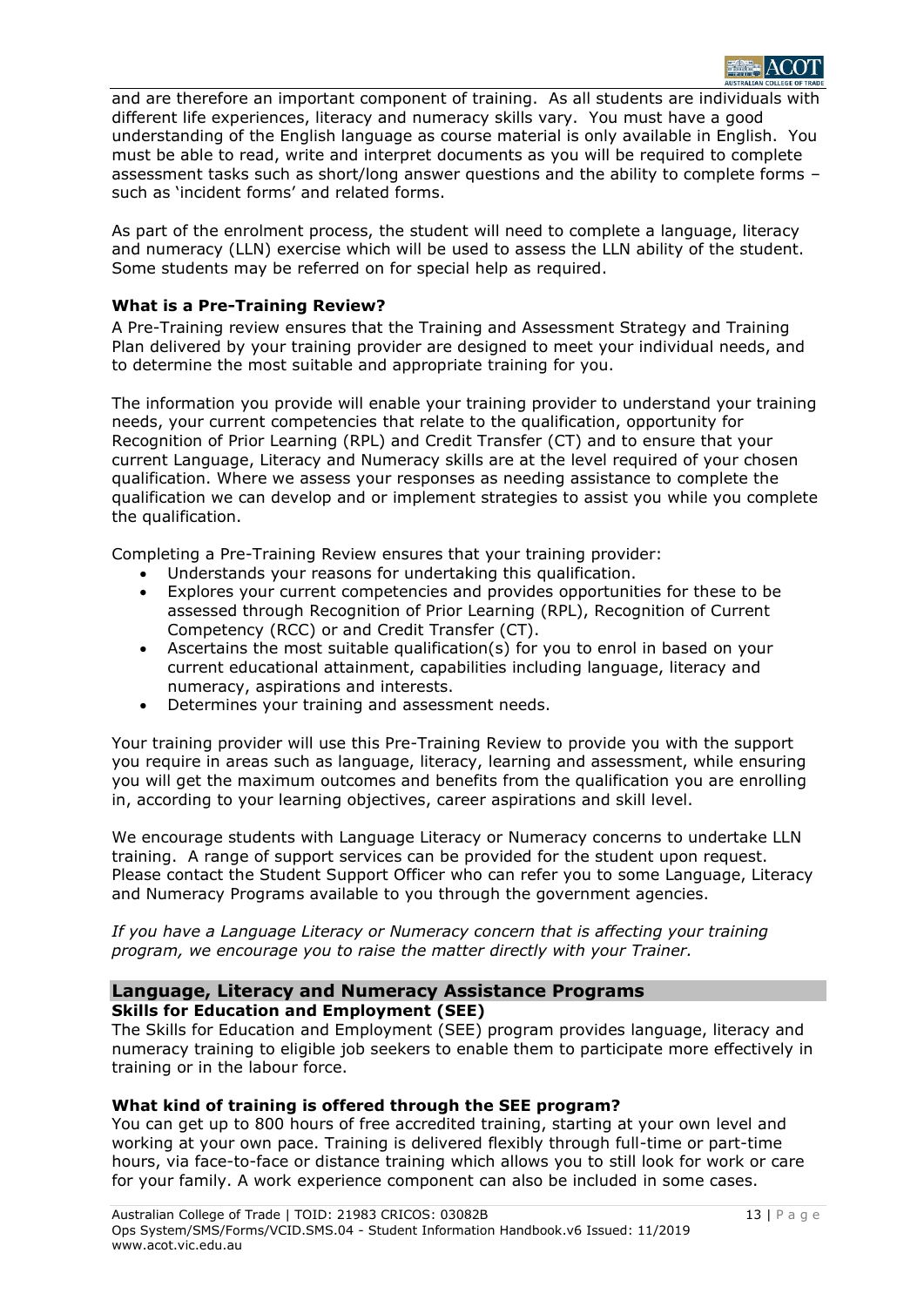

#### **Who is eligible?**

You are eligible for the Skills for Education and Employment program if you:

- are 15 to 64 years old
- are registered as a job seeker with Centrelink
- are not a full-time student
- meet the rules on visa status and benefits.

#### **Where can you do training?**

There are training organisations all around Australia that provide Skills for Education and Employment training. They are called 'providers'. Providers consist of community organisations, public training providers, such as technical colleges, private providers and universities.

Go to this webpage for further information:

[http://www.industry.gov.au/skills/ProgrammesandAssistance/SEE/Pages/dESIult.aspx](http://www.industry.gov.au/skills/ProgrammesandAssistance/SEE/Pages/default.aspx)

#### **Reading Writing Hotline**

The Reading Writing Hotline (the hotline) provides a national service for adults seeking English language, literacy and numeracy information, advice and support. The hotline provides information on:

- adult reading, writing and numeracy classes held locally across Australia or via correspondence
- becoming a literacy volunteer
- adult language, literacy and numeracy teaching and learning resources
- Commonwealth-funded programs for Centrelink clients
- Commonwealth-funded English as a second language programs for migrants
- literacy and numeracy in the workplace for employers.

Further information is available at the Reading Writing Hotline website or phone **1300 655 506**. <http://www.readingwritinghotline.edu.au/>

# **Planning for training**

#### **Competency-Based Training and Assessment Process**

Competency-based training (CBT) is an approach to vocational education and training that places emphasis on what a person can do in the workplace as a result of completing a training program. The aim of CBT is to ensure that vocational education and training programs better meet the needs of Australia's industries and enterprises.

Outcomes from CBT reflect workplace duties, working environments and performance requirements. This should include performing higher level duties such as planning, problem solving and managing tasks through to completion. CBT programs are often comprised of Units of Competency that contain specific learning outcomes, which are based on standards set by the particular industry. Delivery of training may occur in a variety of forms (classroom, work based, online, distance learning) to ensure an overall understanding of all skills and knowledge is available.

Assessment is the process of collecting evidence and making judgments on whether competency has been achieved. The purpose of assessment is to confirm that an individual can perform the standard expected in the workplace, as expressed in the relevant endorsed industry or enterprise competency standards. Assessments through this course will require students to complete a variety of written work, oral questions, practical demonstrations and assignment/portfolio presentations.

Where a student has undertaken an assessment and it has been marked as NYC (Not Yet Competent), they will be allowed to re-sit the test/or have a re-assessment. If they are deemed NYC for a second and third time they are to re-enrol into that unit/ subject. This will include re-training and therefore a re-enrolment fee for the unit in question. Refer to Re-assessment Fees further on.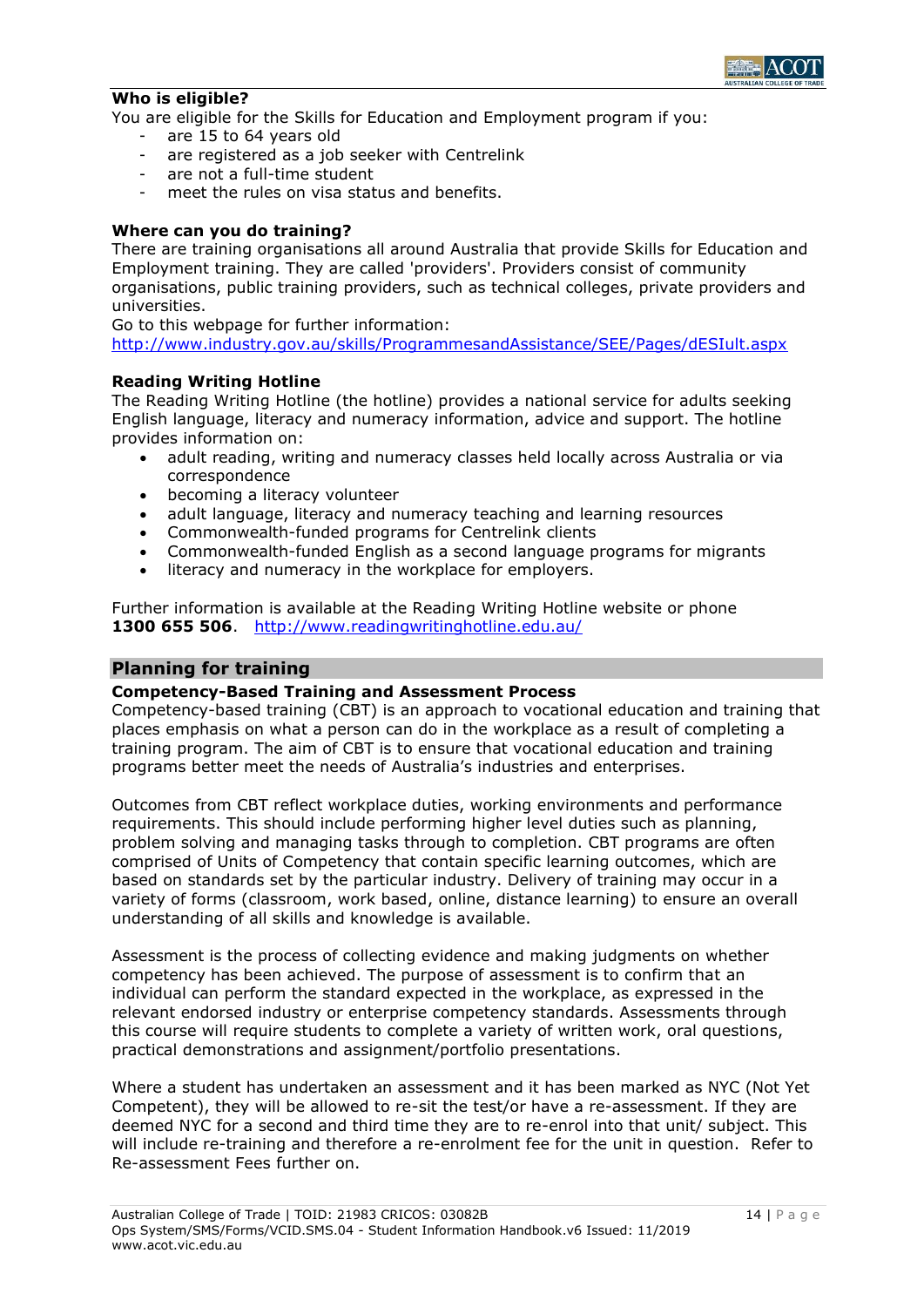# **Recognition of Prior Learning (RPL) and Credit Transfer (CT)**

Competency-based training places emphasis on the workplace application of attained knowledge and skills - not how long spent in training or the amount of knowledge acquired in a formal learning environment. Australian Qualifications and Statements of Attainments that have been issued by any other Registered Training Organisation (RTO) will be recognised by Australian College of Trade.

To apply for a Credit Transfer, students must be able to present their original Qualification or Statement of Attainment with National codes and titles that match the current course in which they are enrolled.

Recognition of Prior Learning (RPL) is the acknowledgment of skills and knowledge obtained through formal training, work experience and/or life experience. The purpose of this process is to identify and assess previously acquired skills and knowledge against the required competency standards.

Course participants applying for RPL must provide evidence to the satisfaction of the College. This evidence must clearly indicate that the applicant is able to demonstrate all the required skills and knowledge. Information and documentation regarding the application procedure for RPL and/or Credit Transfers will be made available to all participants upon request.

(Refer to: Australian College of Trade - Tuition Fees)

#### **Training Evaluation**

Australian College of Trade fully appreciates and acts accordingly to any feedback that you give us. A feedback form will be forwarded to you on completion of your training course. Please be assured that feedback forms remain confidential and are only used for the purpose of improving the quality of our service to students.

#### **Course information**

Prior to enrolment, we will provide all participants with course information, including content and vocational outcomes.

For further course details, entry requirements, tuition fees, and related information or go to our website http://www.acot.vic.edu.au

#### **Duration and Scheduling of Courses**

Duration and scheduling of courses will be provided during induction and in our Course Information Sheets for each course delivered located on our website. Each student will be provided with a Training Schedule and Training Plan at induction.

#### **Enrolment Process**

The enrolment process is completed by following the steps outlined below:

- Participants will be required to fill in "Australian College of Trade Student Enrolment Form" when signing up to start a course. Fees are to be paid as per the written Enrolment Acceptance Agreement at the start of any new course or by alternative arrangements made only with Australian College of Trade CEO.
- Students must bring at least one form of Photo Identification that will need to be sighted on Enrolment. Cancellations of fees apply in some circumstances where students fail to notify Australian College of Trade of withdrawing from a course. (Fees and Refunds information can be found further in this handbook and on the Student Enrolment Form).

*Please Note: The information collected on the Student Enrolment Application Form is used for administrative and statistical purposes and will remain confidential.*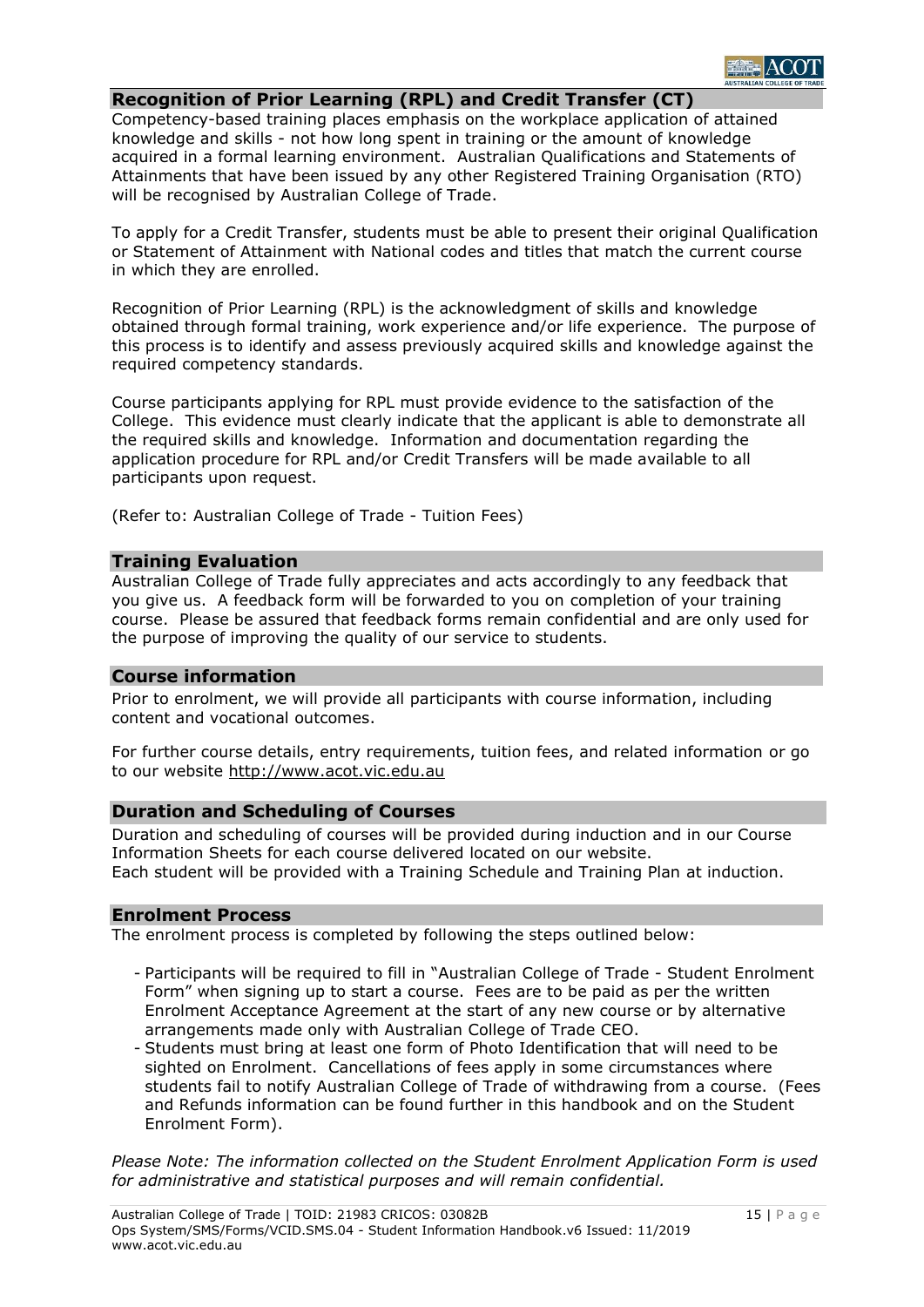

#### **Unique Student Identifier (USI) - What is a USI?**

If you're studying nationally recognised training in Australia from 1<sup>st</sup>January 2015, you will be required to have a Unique Student Identifier (USI).

Your USI links to an online account that contains all your training records and results (transcript) that you have completed from 1 January 2015 onwards. Your results from 2015 will be available in your USI account in 2016.

When applying for a job or enrolling in further study, you will often need to provide your training records and results (transcript). One of the main benefits of the USI is the ability to provide students with easy access to their training records and results (transcript) throughout their life.

You can access your USI account online from your computer, tablet or smart phone anytime.

To apply for your USI go to:<https://www.usi.gov.au/students/create-your-usi/> on computer or mobile device.

*Please note:* A USI must be supplied to Australian College of Trade prior to us being able to issue a Nationally Recognised Qualification or Statement of Attainment

#### **Fees, Charges and Refunds**

For up to date information relating to course dates and fee schedules please refer to our website for the latest information. [www.acot.vic.edu.au](http://www.acot.vic.edu.au/)

Generally, a deposit is required on enrolment. Full fee payment is required by the end of a course and prior to issuing a Certificate.

All fees are to be paid in cash, via EFTPOS or Credit Card or bank direct credit into account as per invoice by the completion of the training program and prior to issuing of certificates.

- For short courses of less than 3 days duration, fees may be collected in arrears and must be fully paid before issuing Qualification Certificates or Statements of Attainment.
- Payment of more than \$1000.00 will be collected prior to course commencement**.**
- The total amount required from the student, after course commencement, attributable to tuition or other services yet to be determined, will not exceed \$1500.00 at any given time (this may differ for International Students-see section below).

Please note that Australian College of Trade may update fees and charges from time to time and it is recommended potential students contact the College to ensure the most up to date information is obtained.

#### **Refunds due to non-delivery of course by RTO**

Tuition fees to be refunded in full if:

- The course does not start on the agreed starting date
- The course stops being provided after it starts and before it is completed

Refunds under the above conditions will be paid in full to the student within 14 days. The RTO may arrange for another course, or part of a course, to be provided to students at no (extra) cost to the student as an alternative to refunding course money. Where the student agrees to this arrangement, the RTO will not be liable to refund the money owed for the original enrolment.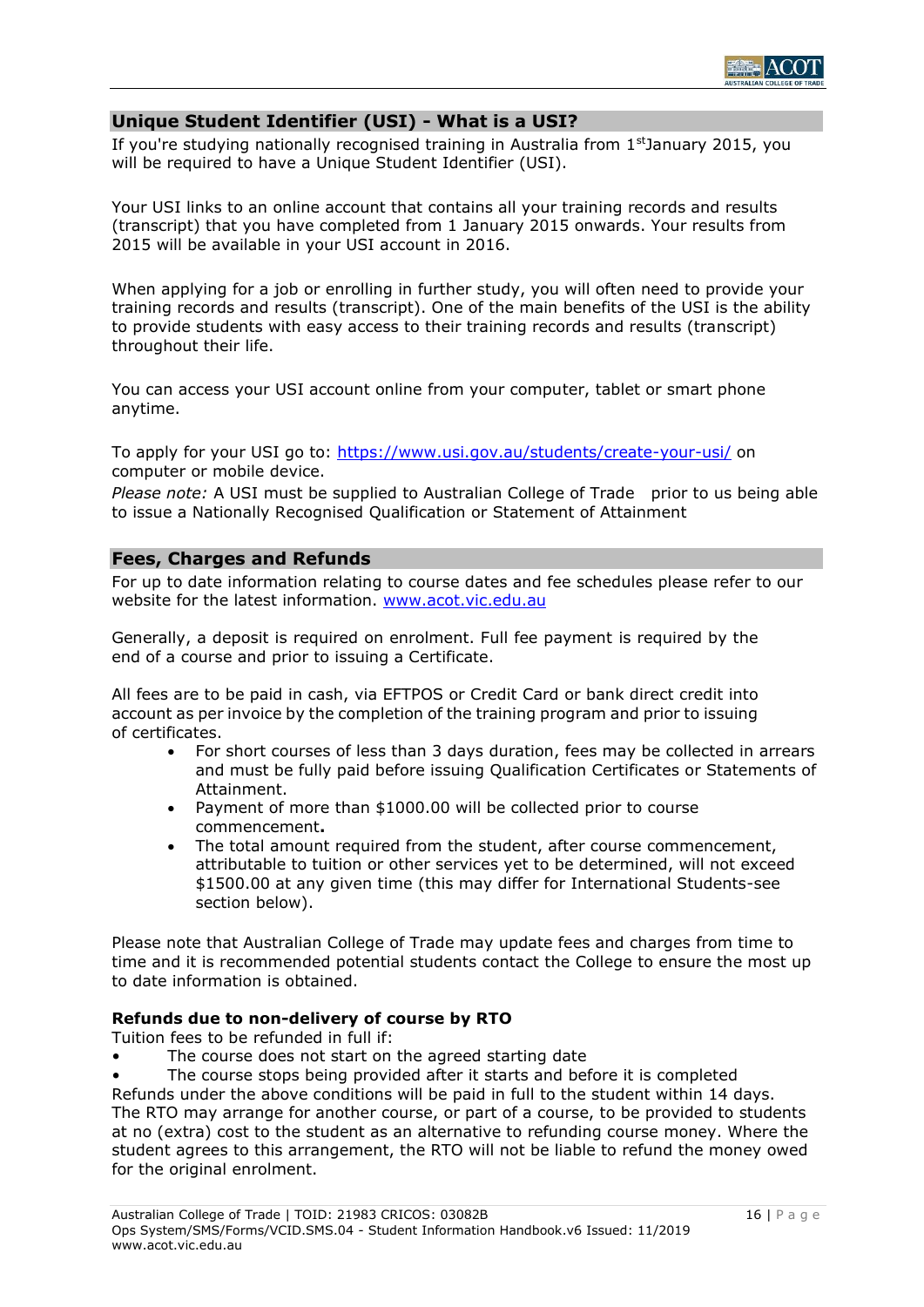

#### **Refunds based upon student application**

All applications for refund must be made in writing by way of the 'Application for Refund Form' and submitted to the CEO.

*Refer:* VCID.SMS.06 - Application for Refund Form

*Please note - where the student breaches the Australian College of Trade's Policies and Procedures no refund is payable. Where a student withdraws from the course without extenuating circumstances only a partial refund is payable.*

- Applications for refunds are to be processed by the CEO within 14 days from the date of application.
- The assessment of refund applications shall be granted as indicated below:

| <b>Outline of Refunds</b>                                                                                                                    |                                                              |
|----------------------------------------------------------------------------------------------------------------------------------------------|--------------------------------------------------------------|
| Withdrawal at least 28 days prior to agreed start date                                                                                       | Partial refund of fees paid<br>less Application fee of \$250 |
| Withdrawal less than 28 days from agreed course start date or<br>after the agreed start date<br>(Refer Withdrawal after course commencement) | Nil refund of any paid and<br>unused tuition fees            |
| Course withdrawn by RTO                                                                                                                      | Full refund                                                  |
| The RTO is unable to provide the course for which the original<br>enrolment and payment has been made                                        | Full refund                                                  |

#### **Extenuating circumstances**

Students may have extenuating circumstances that prevent them from attending scheduled course dates. These circumstances may include (but are not limited to):

- **Illness**
- Family or personal matters
- Other extraordinary reasons

Where evidence can be successfully provided to support the Student's circumstances, course fees may either be transferred to the next available course where applicable, or a refund of unused course fees will be issued. This decision of assessing the extenuating circumstances rests with the CEO and shall be assessed on a case by case situation. (Please note that there are standards that regulate International Student absence from studies. These are documented in the section specific to International Student Visa holders).

# **Withdrawal after course commencement**

All Refunds made by Australian College of Trade will incur an application fee of \$250.00. Our Refunds policy is subject to the following conditions:

- If you (the Student) advise Australian College of Trade in writing no less than 28 days prior to the commencement of your course we will provide a full refund minus the above application fee.
- If you (the Student) advises Australian College of Trade after the course agreed start date has commenced, there will be no refund of unused tuition fees.

#### **Claiming a Refund**

- The student must provide their notice of withdrawal or cancellation on a signed and dated 'Application for Refund Form'. The claim for a refund must include a reason and must include supporting official documentation of the student's circumstances for withdrawal/cancellation plus a contact name, email address and telephone/mobile number to enable Australian College of Trade to validate this claim.
- Date of Cancellation/Withdrawal is the date the written request is received by Australian College of Trade's Administration staff.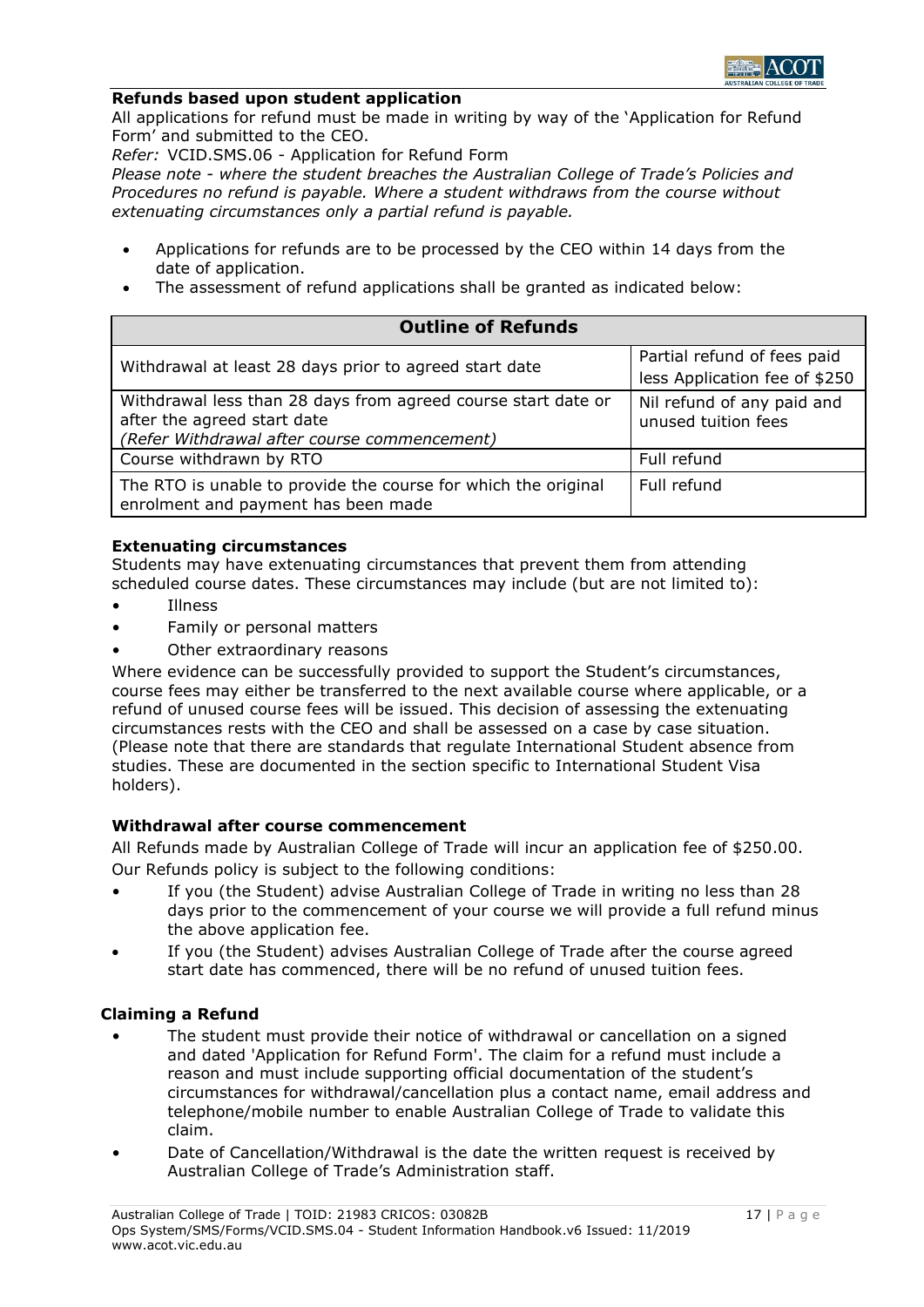

- A student should apply for a refund as soon as possible after notice of cancellation. withdrawal is submitted.
- All refunds will be paid as soon as possible and no later than 5 working days from an approved cancellation/withdrawal notification only if the supporting documentation has been validated during this timeframe.

*Refer:* VCID.SMS.06 - Application for Refund Form

#### **Appealing Refund decisions**

- All students have the right to appeal a refund decision made by Australian College of Trade. Students wishing to access the Complaints and Appeals Procedure from Australian College of Trade should contact Student Administration.
- This policy and the availability of complaints and appeals processes does not remove your right to act under Australia's consumer protection laws.
- Australian College of Trade's dispute resolution processes do not remove the student's right to pursue other legal remedies where they feel necessary.

# **Completing your Course - Issuing of Qualifications**

#### **Issuing of Qualifications**

If you are enrolled in a Nationally Recognised Qualification, you will be issued with a Certificate and a Record of Results (which lists the associated units of competency) upon successful completion of your course.

If you withdraw from your course, you will be issued with a Statement of Attainment for any units that you have successfully completed.

#### **How you will receive your Certificate or Statement of Attainment**

Your Certificate or Statement of Attainment will be posted to you (at the postal address provided by you). Please ensure you advise us if your address changes.

Replacing certificates will require a fee to cover the costs of general administration, reprinting and postage. The fee is specified on your student acceptance agreement.

#### **Issuing of Qualifications**

All students will be issued a Qualification Certificate and Statement of Results or Statement of Attainment within 30 days of successful completion of all requirements for units of competency completed, on the condition that all fees have been paid in full. *Please note:* A USI must be supplied to Australian College of Trade prior to us being

able to issue a Nationally Recognised Qualification or Statement of Attainment.

#### **Issuing of Qualifications on withdrawal, cancellation or transfer**

Students that withdraw, cancel or transfer from any course, will be issued with a Statement of Attainment for all units of competency that have been successfully completed, on the condition that all fees have been paid in full for the tuition related to the units of competency.

#### **Replacement of Certificates**

If an original certificate or statement of attainment is lost and a replacement is requested, a fee of \$150.00 will be required.

#### **Re-Assessment Fees**

If a student needs to re sit an assessment task or needs to undergo re-assessment of a practical task, additional charges may be required to cover the cost of materials used. No other fees will be charged on the first occasion.

A fee of \$12.00 per hour, or \$50 per assessment task or \$100 per unit of competency, plus materials may be charged on the second and any subsequent occasions.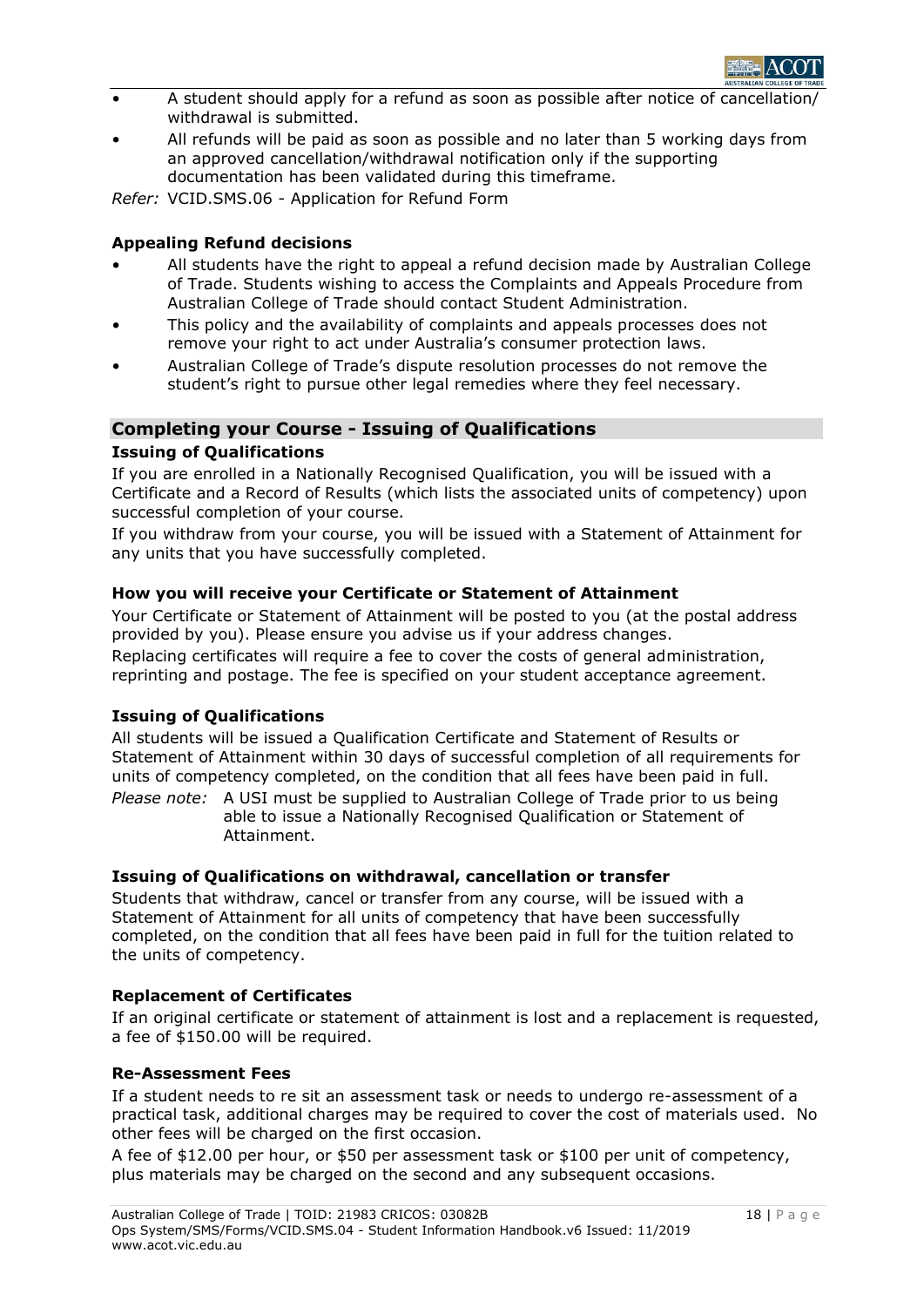

# **International Students**

International students must meet the obligations of all other students enrolled at Australian College of Trade. In addition, they have responsibilities that relate to the Education Services for Overseas Students Act (ESOS) and Visa obligations that they must adhere to as part of their enrolments.

As a CRICOS registered provider, Australian College of Trade and its staff have responsibilities to ensure that International student needs are met as per ASQA and ESOS standards.

#### **STUDENT TRANSFER**

RTOs cannot enrol transferring students in the first six months of their principal course of study except in accordance with Standard 7 of the National Code. Students wishing to transfer in the first 6 months of their principal course of study must meet the requirements of the ESOS Act and the National Standards.

For further information relating to all the policies, please visit Australian College of Trade 's website at: [https://www.acot.vic.edu.au/policies/](https://www.baxter.vic.edu.au/policies/)

#### **THE ESOS FRAMEWORK**

The ESOS Framework is the legal framework for the provision of education services to international students. The ESOS framework include the Education Services for Overseas Students (ESOS) Act 2000 and the National Code 2018. The framework provides a consistent national approach to the registration of education providers to maintain high quality of the training, and the care of students. The ESOS Act protect the rights of international students as follows:

• Your right to receive, before enrolling, up to-date and accurate information about the courses, fees, modes of study, and other information from your institution and your institution's agent.

• Your right to sign a written agreement with your institution before paying fees, setting out the services to be provided, fees payable, and information about refunds of course money. Make sure to keep a copy of your written agreement.

• The Tuition Protection Service (TPS) is a placement and refund service for international students, which is activated in the event that your institution is unable to teach your course. Read more about this service on the Tuition Protection Service website.

#### **THE ESOS REGULATIONS**

The Education Services for Overseas Students (ESOS) Regulations 2001 support the implementation of the ESOS Act 2000. The ESOS Regulations set out detailed requirements for providers which covers a range of information that you have a right to know and services that offered to you, including:

• Orientation and support services to assist in the transition into life and study in Australia • Legal services

- Emergency and health services
- Facilities and resources
- Student Contact Officers
- Course Credit information
- Complaints and Appeals Process
- Deferral, Suspension or Cancellation Policy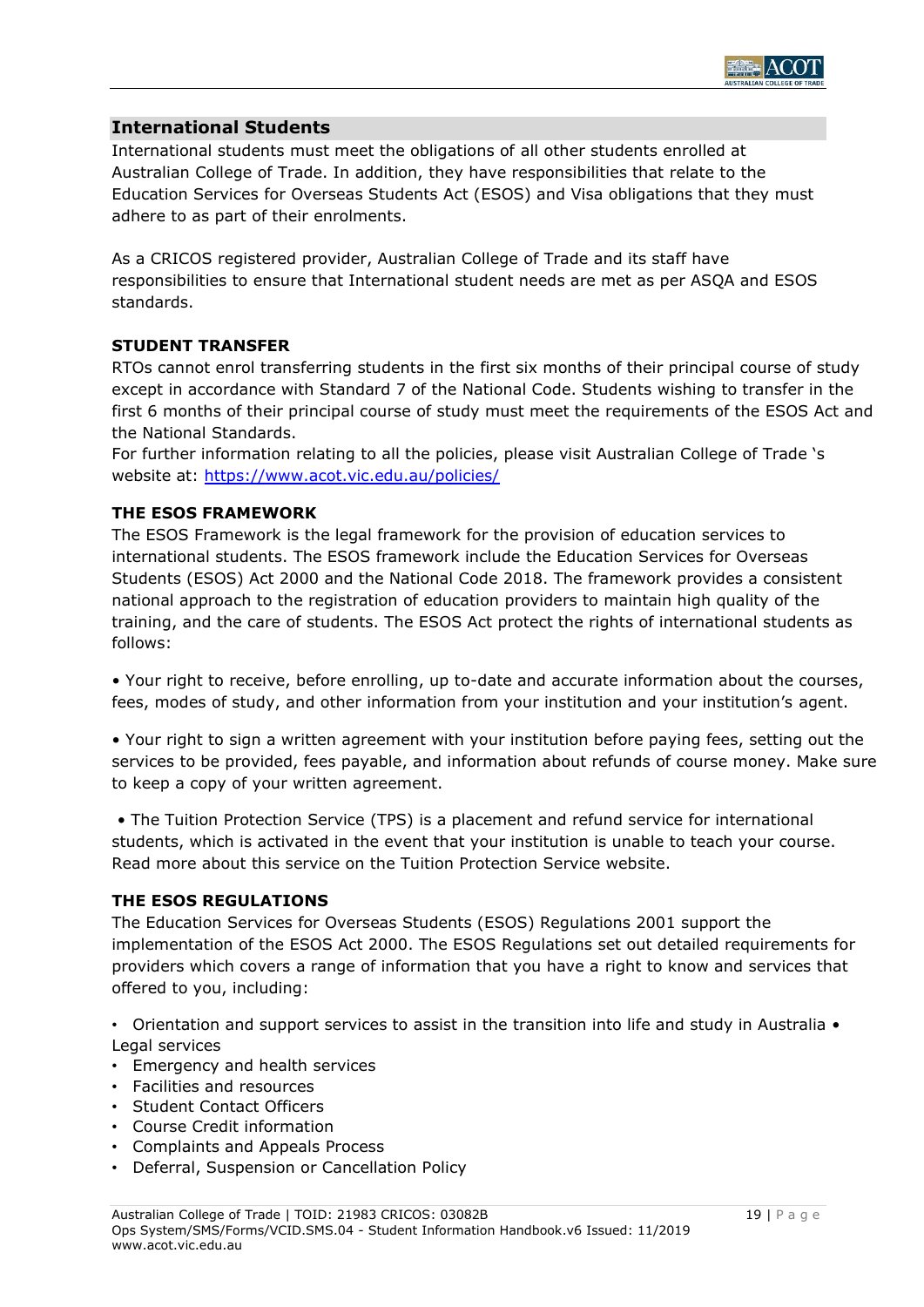

• Satisfactory Course Progress Requirements and academic support available if you are not progressing well

• Information on visa conditions relating to course progress and attendance (if applicable) Your responsibilities as an international student:

- Satisfy your student visa conditions\*
- Maintain your Overseas Student Health Cover (OSHC) for the period of your stay
- Meet the terms of the written agreement with your institution
- Inform the institution of the change of your contact details while enrolled in the course
- Maintain satisfactory course progress

• Follow your institution's attendance policy (if applicable) For more information, please refer to https:// internationaleducation.gov.au/regulatoryinformation/pages/regulatoryinformation.

• Australian College of Trade do not take overseas students under 18 on student visa.

Prior to applying to enrol, international students are provided with information regarding their study destination in Australia to assist in their transition to a new country and new study environment.

# **Pre-enrolment Information - Adjusting to life in Australia Melbourne**

Melbourne is the capital of Victoria and has a population of about 4.5 million. The city is situated on Port Phillip Bay on the south-eastern coast of Australia. Melbourne is a clean, safe city with lots of beautiful parks and gardens. It is a cosmopolitan, multicultural city famous for its wide variety of restaurants, shopping centres, entertainment venues and sporting facilities. Melbourne has a low crime rate and has excellent emergency and hospital facilities making it a comfortable, easy city in which to live.

# **Climate**

Melbourne has a comfortable temperate climate with 4 seasons. Summer is generally hot and dry, and winter is cool with occasional rain. It is a good idea to bring a woollen jumper or windproof jacket for the winter months. In summer, light cotton clothing is best. Most students dress casually: T-shirts, jeans, sweaters, shorts, windcheaters and comfortable shoes.

- Summer: (Dec, Jan & Feb) January and February are the hottest months. Daily maximum temperatures are between 25-30°C. On a hot day the temperature can be between 35-40°C.
- Autumn: (Mar, Apr & May) Most days are pleasantly mild.
- Winter: (June, July & Aug) Days can be cold and windy. Temperatures range between 10-15°C
- Spring: (Sept, Oct & Nov) Days are slightly warmer. Temperatures range between 15-27°C

# **Living costs in Australia**

Australia is a modern, welcoming and affordable country, which enjoys one of the highest standards of living in the world. A single student should budget approximately \$18,000 per year, or about \$350 per week, for living expenses. The cost of living in Melbourne varies greatly, depending on your personal needs and tastes. Exchange rate fluctuations may also affect your budgeting. For more information about living and accommodation expenses in Australia please see the following links:

*[www.studiesinaustralia.com/living\\_in\\_australia](http://www.studiesinaustralia.com/living_in_australia) [www.studiesinaustralia.com/studying-in-australia/accommodation](http://www.studiesinaustralia.com/studying-in-australia/accommodation)* Some indicative costs are provided below: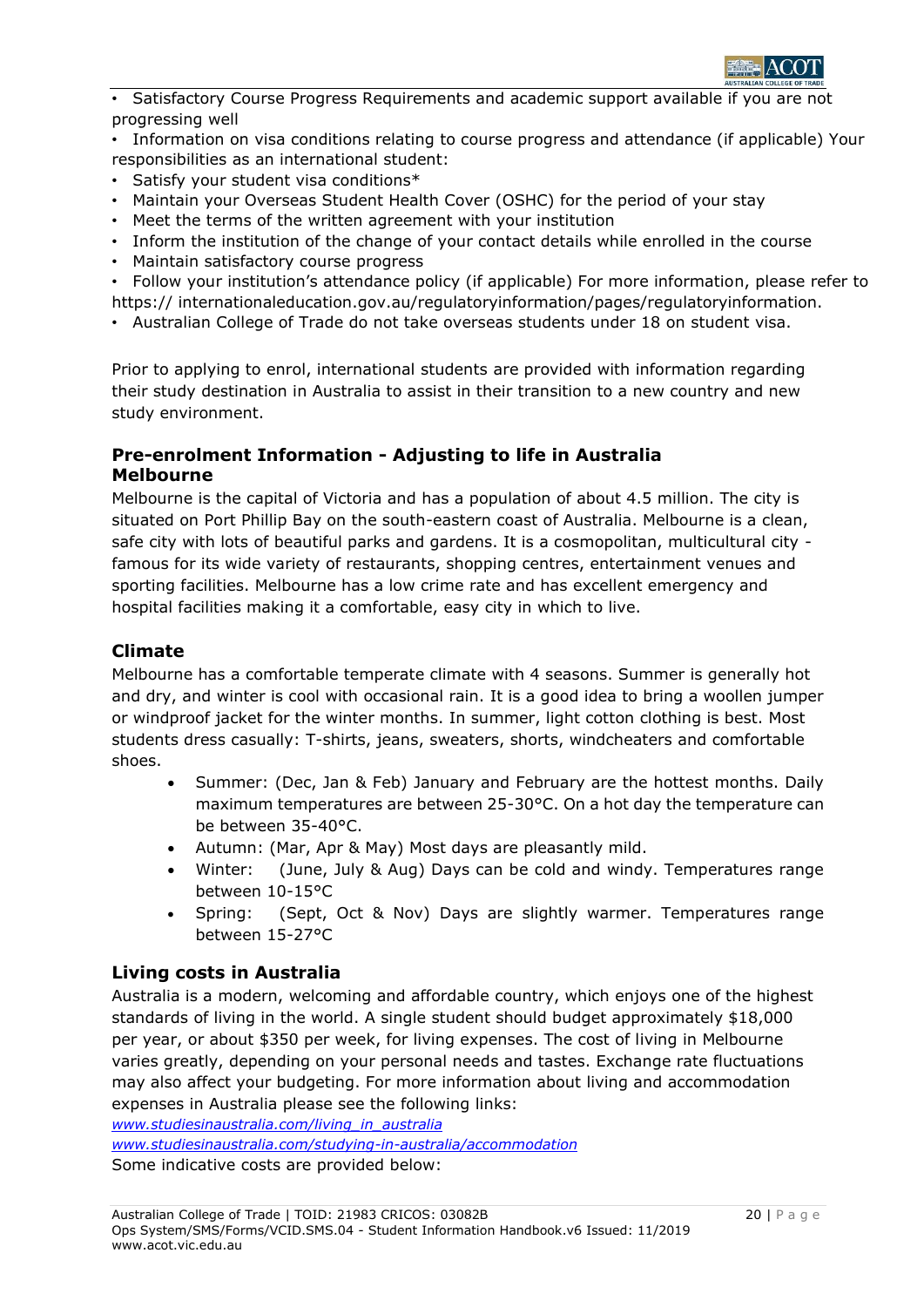

- Food and drink (weekly \$70; annually \$3,640)
- Travel (up to 10 km from city) (weekly \$30; annually \$1,560)
- Telephone (weekly \$10; annually \$520)
- Gas, electricity, water (weekly \$20; annually \$1,040)
- Personal expenses (clothes, entertainment) (weekly \$40; annually \$2,080

#### **Accommodation options**

ACOT can assist prospective international students with advice regarding accommodation located near ACOT's facilities.

#### **Home stay \$165–\$325 a week**

Home stay offers students the opportunity to experience everyday Melbourne living in a family home. Hosts are normally welcoming and helpful which makes it a popular choice for younger students and those studying short-term English courses. Meals are usually included in the cost. Single or shared rooms may be offered, with rent priced accordingly. Self-catering home stay, if available, can be particularly economical. For details on how to arrange a home stay see **[http://homestaynetwork.org](http://homestaynetwork.org/)**

#### **Hostels and guest houses \$140–\$320 a week**

Hostel living in Australia, a convenient and cost-effective option for students, is operated by organisations such as Youth Hostels Australia and the Young Men's Christian Association (YMCA). Generally, students share kitchen and bathroom facilities.

#### **Private Student Studio Apartments**

There are many private companies that offer student accommodation, usually in the form of studio or one-bedroom apartments. We have listed some of the providers closest to VIMT. The weekly charges range from \$255 to \$500 per week and are subject to six or twelve-month lease agreements, depending on the Landlord's requirements.

[http://www.studentaccommodation.com.au](http://www.studentaccommodation.com.au/) <https://unilodge.com.au/lodge/cobden> <http://urbanest.com.au/melbourne>

# **Private Rental/Share accommodation**

Landlords require a security bond equal to one month's rent as well as one month's rent in advance. Rental prices for properties will vary depending on location, furnished or unfurnished but sharing can make private rental more affordable. Share weekly rates start around \$180 per week with extra charges for electricity etc.

Students at ACOT who choose to rent accommodation with friends or fellow students usually must provide their own furniture. Landlords require a security bond equal to one month's rent as well as one month's rent in advance. If you wish to share rent with people other than friends or fellow students you can find share rental on web sites such as [www.easyroommate.com](http://www.easyroommate.com/) or [www.housemates.com.au.](http://www.housemates.com.au/)

#### **Shopping and Food**

Markets and supermarkets sell a variety of fresh meat, fruit and vegetables as well as rice, breads, spices and other ingredients. There are also many retail outlets that specialise in vegetarian and vegan foods as well as organic markets. Halal and kosher foods are also available in different parts of Melbourne. Melbourne's restaurants and cafes offer a wide variety of foods from around the world, including Chinese, Italian, Japanese, Korean, Malaysian, Greek, Indian, Thai, Vietnamese, French and Indonesian.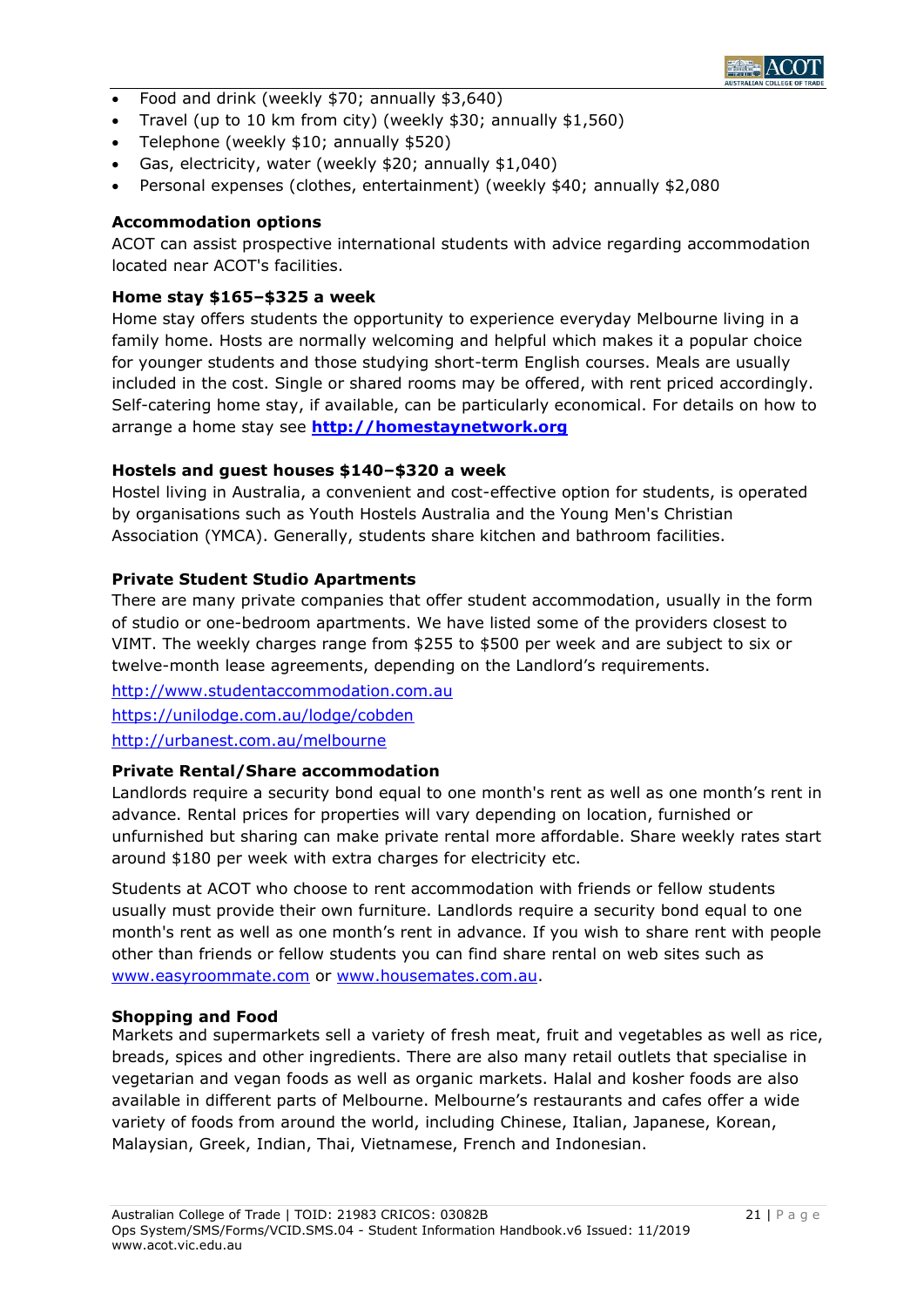

Thornbury and the surrounding area have many large shopping centres including Northland, the Preston Market, department stores, discount stores and supermarkets that can be reached easily by public transport.

# **Information regarding local and emergency services**

# **Emergency Assistance**

**Special Services**

| Police, Fire & Ambulance (Emergency) | 000 |
|--------------------------------------|-----|
|                                      |     |

# **Local Medical & Health Services**

| Dundas Street Medical Clinic,              | $(03)$ 9484 2007 |
|--------------------------------------------|------------------|
| 4 Dundas St, Thornbury                     |                  |
| Medical Clinic,                            | $(03)$ 9429 5677 |
| 753 High St., Thornbury                    |                  |
| The Alfred (Hospital),                     | $(03)$ 9076 2000 |
| Commercial Road Prahran                    |                  |
| Monash Medical Centre (Hospital)           | $(03)$ 95946666  |
| 246 Clayton Road, Clayton                  |                  |
| St Vincent's Private Hospital, Fitzroy     | $(03)$ 9417 1055 |
| Jessie McPherson Private Hospital, Clayton | $(03)$ 9594 2555 |
| Epworth Freemasons Hospital,               | $(03)$ 9418 8188 |
| East Melbourne                             |                  |
| Melbourne Private Hospital,                | $(03)$ 9349 3566 |
| Parkville                                  |                  |

For further Information about medical services available in your area, please visit [www.ahm.com.au/Hospital-Network](http://www.ahm.com.au/Hospital-Network) or<http://www.doctors-4u.com/melbourne/areas.htm>

| ODCCIGI JEI VILES                             |                                     |
|-----------------------------------------------|-------------------------------------|
| 24-hour Women's Domestic Violence Crisis Line | $(03)$ 9373 0123                    |
|                                               | or Free call 1800 015 188           |
| Vic Deaf Hearing Services                     | $(03)$ 9657 8199                    |
| Beyond Blue National Depression               | 1300 224636                         |
| Victorian Poisons                             | 13 11 26 (24hrs, 7 days a week)     |
| Vic Roads                                     | 13 11 71                            |
| 24 Hour Drug and Gambling Counselling         | $(03)$ 9416-1818                    |
| Information and referral service              |                                     |
| Alcoholics Anonymous                          | $(03)$ 9429 1833                    |
| <b>Gamblers Anonymous</b>                     | $(03)$ 9696-6108                    |
| Grief Line                                    | (03) 9596-7799 (12pm to 12am)       |
| <b>Legal Services</b>                         |                                     |
| Law Institute Victoria Legal Referral Service | (03) 9607 9550 referrals@liv.asn.au |
| Victoria Legal Aid                            | (03) 9269 0234                      |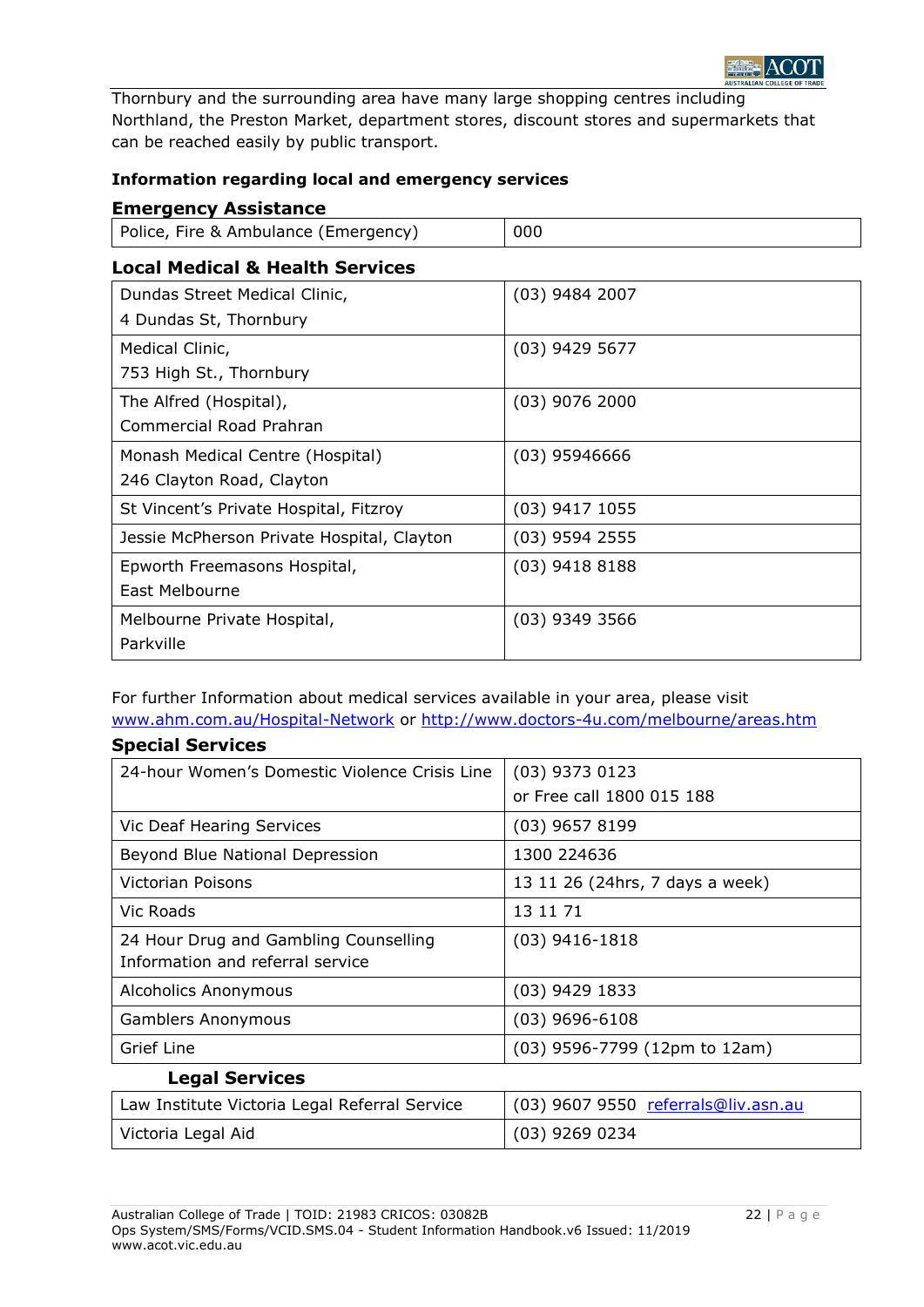# **Culture Shock**

Moving to a new country and culture different from your own can be difficult. Although a change in culture is exciting, you may experience some "culture shock". The people, customs and language are unfamiliar and not always easy to understand, and it is very common to feel homesick. Remember - it is only temporary!

#### **What is Culture Shock?**

Culture Shock or Homesickness may be experienced as a feeling of nervousness, fear, loneliness, unhappiness or any unpleasant feelings that affect us, when we are living in a different place that is new to us or in a culture very different from our own home country or family culture.

It happens to everyone, including people born in Australia who move away from family and friends to study and work. For most people, it is mild and doesn't last long. For some, it is stronger and makes them want to go straight home. Allow yourself some time to become acclimatised to your new surroundings and make the most of this great opportunity to learn lots of new things about the world and develop as an individual.

Keep in regular contact with family and friends in your own country and tell them all about your new experiences. Try to make friends in Australia and do as many 'new' activities as possible. Be positive about your new activities. Joining a local sports club, special interest or church group can help introduce you to people.

Trainers at ACOT can help you deal with any problems you may experience. Drop in for a chat or make an appointment to speak to your Trainer or the Student Support Officer, if you do get sad or lonely.

#### **Transport**

Melbourne has an extensive public transport system of buses, trains and trams. All can be accessed using one ticket. Ticketing is controlled via the use of a fully automated smart card called MYKI. For more information please follow the link to [www.myki.com.au.](http://www.myki.com.au/) Cars travel on the left side of the road. Drivers can use their home country licenses for three months from the date of entry to Australia. An international license can be used providing the license from the country of origin is also valid. The following links will help you to get around in Melbourne Street directories:

- [www.whereis.com.au](http://www.whereis.com.au/)
- [www.street-directory.com.au](http://www.street-directory.com.au/)
- [www.victrip.com.au](http://www.victrip.com.au/) (provides information on the public transport system in Melbourne, including costs and timetables.)

#### **Employment**

Working in Australia can be fun and a great way to make friends.

Australian immigration laws allow students to work for a limited number of hours, however students should not rely on income earned in Australia to pay tuition fees. Students are not permitted to work if it interferes with their study.

To be eligible to work in Australia, international students must apply to the Department of Home affairs (DHA) for the right to work after the commencement of their studies. International students should not expect to cover the costs of their tuition fees and living expenses from casual or part time employment. Holders of a student visa with work rights are entitled to work up to 20 hours per week however, students must ensure that work does not interfere with their study.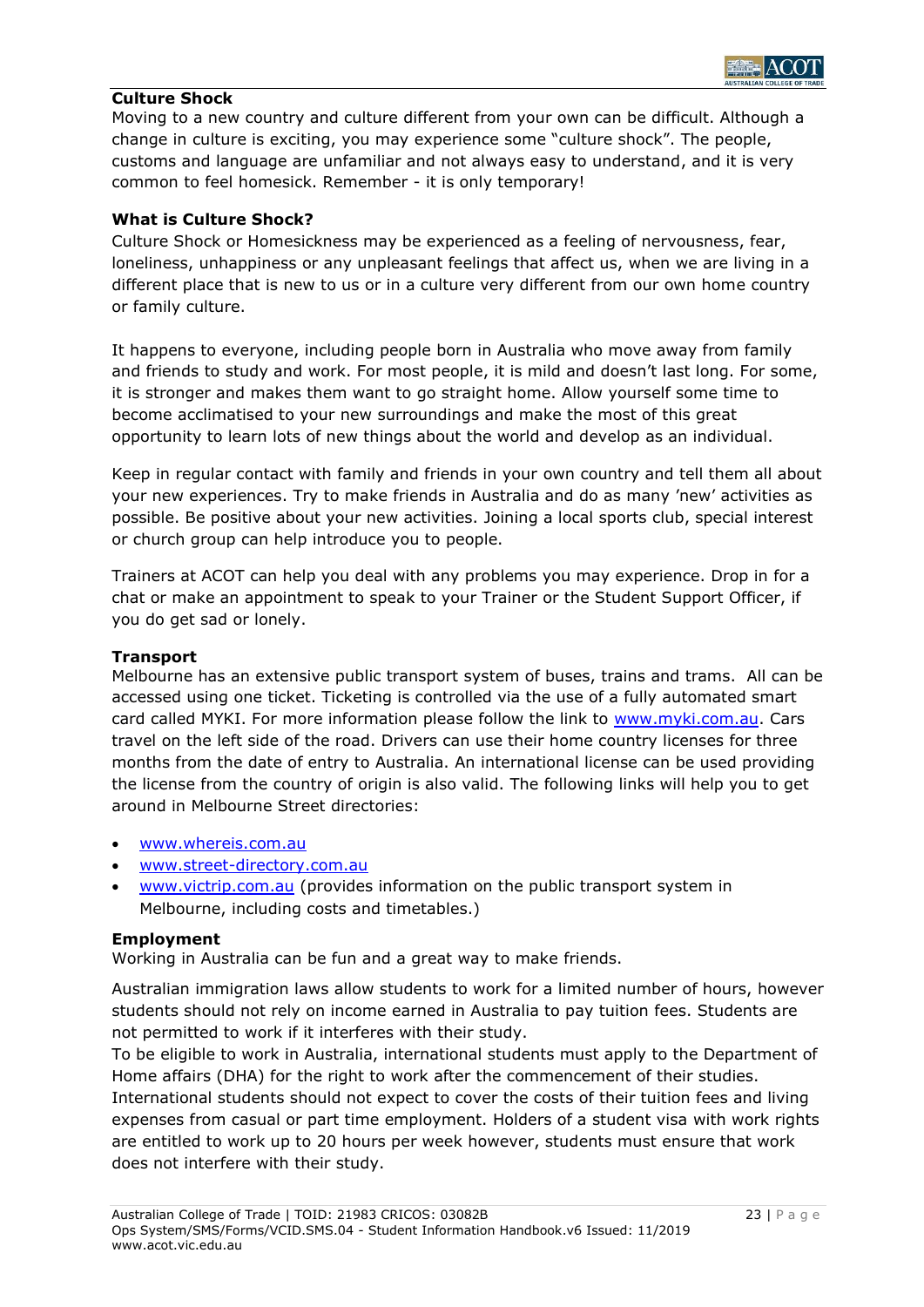

Although Australia is generally experiencing a skills shortage part time employment may not be easily obtained. Students should refer to the Department of Home affairs for advice on their allowable hours in which they can gain employment and work. For more information on visa conditions please visit: [https://www.homeaffairs.gov.au](https://www.homeaffairs.gov.au/)

# **Course & Admission Requirements**

Selection for enrolment in our courses will be approved for applicants who meet the qualification selection criteria:

# *Refer to Admission Requirements within Course Details of ACOT Website (www.acot.vic.edu.au)*

- All international students must be 18 years of age, or older, and have satisfactorily completed minimum of Year 11 or an equivalent level.
- A proficiency in English language level or its equivalent is required for all international students.

# **Adm ission Requirements for International Students**

- The following English language requirements, as a minimum, must be achieved:
- IELTS score (Academic version) of 5.5 overall band-or equivalent, with no individual band lower than 5, OR equivalent Or
- TOEFL score of 530
- The medium of instruction at school was English and satisfactory grades in English were achieved in final examinations

# **International Student Visa Requirements**

An international student is a person who is not an Australian citizen, permanent resident or a New Zealand citizen, and is enrolled at an Australian education institution with a valid study visa. Such visas can take up to six months to process. For all visa inquiries and applications, please contact your Australian Embassy, or High Commission.

The Department of Home Affairs (DHA) requires that: "to be granted a student visa, you must provide evidence that satisfies the assessment factors applicable to you. Assessment factors include your financial ability, English proficiency, likely compliance with the conditions of your visa and any other matters considered relevant to assessing your application". Additional information on student visas is available on the DHA website: [https://www.homeaffairs.gov.au](https://www.homeaffairs.gov.au/)

# **Student Contact Details**

It is a condition of your student visa to inform the ACOT of any change to your address. **Students MUST confirm and update the address details within 7 days of the change.** Please ensure if your personal details have changed that you also notify ACOT by emailing info@acot.vic.edu.au

ACOT is required, under the ESOS Act 2000 (s19), to inform about: changes to student's enrolment; and any breach by students of student visa conditions relating to satisfactory academic performance.

# **Overseas Student Health Cover**

International students are required to obtain a private health cover by joining a private health insurance scheme. The premium cover must be paid before a student visa is issued. It covers the cost of medical and hospital care which international students may need while in Australia and will also pay for most prescription drugs and emergency ambulance transport.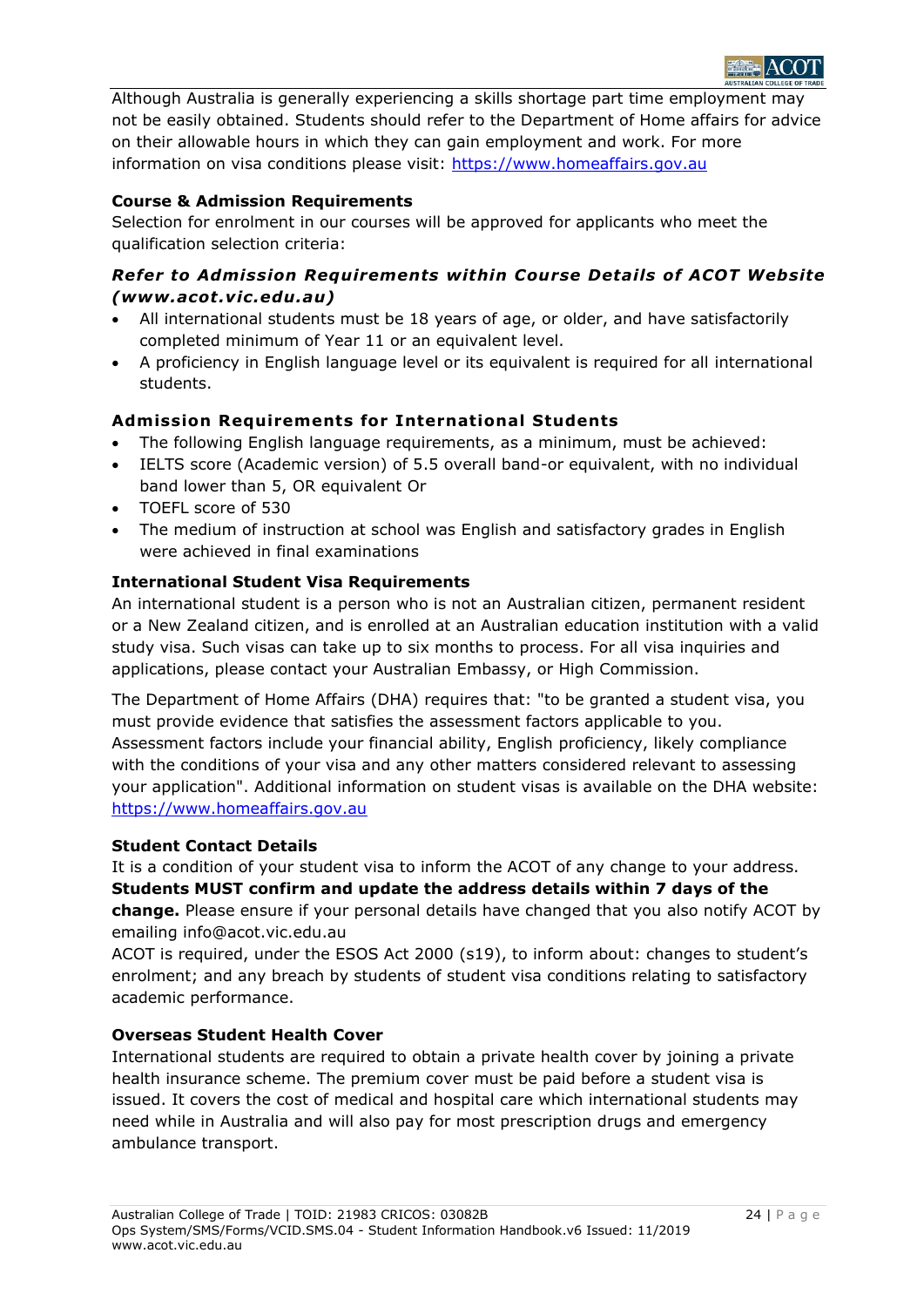

If you are an international student studying in Australia, you must purchase an approved health cover policy from a registered health benefits organisation before applying for your visa. ACOT can arrange health cover for you before you come to Australia, if you choose to pay the health cover charges with your tuition fees.

Please be mindful that ACOT does not take any responsibility if you do not pay or make prior arrangements for your overseas student health cover. Remember that you will also need to maintain it throughout your stay in Australia. You can find out more information about overseas student health cover at: [www.health.gov.au](http://www.health.gov.au/)

International students may choose from the following providers:

- Australian Health Management: [www.ahm.com.au](http://www.ahm.com.au/)
- Medibank Private: [www.medibank.com.au/oshc](http://www.medibank.com.au/oshc)
- OSHC World care: [www.oshcworldcare.com.au](http://www.oshcworldcare.com.au/)
- BUPA Australia OSHC: [www.overseasstudenthealth.com](file:///C:/Documents%20and%20Settings/rachel/My%20Documents/Downloads/www.overseasstudenthealth.com)
- Check the Department of Health and Ageing website for details and conditions: [www.health.gov.au](http://www.health.gov.au/)

# **Course Deferment, Suspension or Cancellation**

Deferral, Suspension or Cancellation may be initiated by either the student or by ACOT **Deferral, Suspension or Cancellation initiated by the Australian College of Trade**  ACOT may defer commencement of a course when a course is not offered

ACOT may cancel or suspend a student's enrolment in the following instances:

- Student misbehaviour as outlined in Student code of Conduct (as per Student handbook)
- Intervention strategy for unsatisfactory course progress.
- Erratic course progress, for example, consistent unsatisfactory course progress in nonconsecutive study periods or continuous absence from scheduled course hours
- Student is not paying fees on time
- Student takes leave of absence without approval
- Student fails to enrol in any units of competency for a compulsory study period
- The student does not return to study from a scheduled term or holiday break or following an approved leave of absence such as Deferment or suspension of studies

In cases where suspension or cancellation of the student's enrolment is initiated by ACOT, students will be notified and given 20 working days to access ACOT's internal complaints and appeals process (Student Complaints and Appeals Procedure).

- The change in enrolment status will not be reported to the Department of Education and Training until the internal appeals process is completed.
- Once the deferral, suspension or cancellation is processed, ACOT will notify the Department of Education and Training via PRISMS.

# **Student Initiated Deferral, Suspension or Cancellation**

International students may defer commencement of a course or suspend or cancel their enrolment during their course in the following limited circumstances:

- Delay in issuing of initial visa
- Unavailability of a course or pre-requisite unit
- On the grounds of compassionate or compelling circumstances (at the discretion of ACOT)

# **Compassionate and compelling circumstances**

As per ESOS standards "Students may apply to ACOT for deferment or suspension of their studies if they have good reason for doing so (compassionate or compelling circumstances). ACOT may choose to grant or decline any student's request for deferment or suspension of studies, in accordance with its documented procedures for assessing such requests.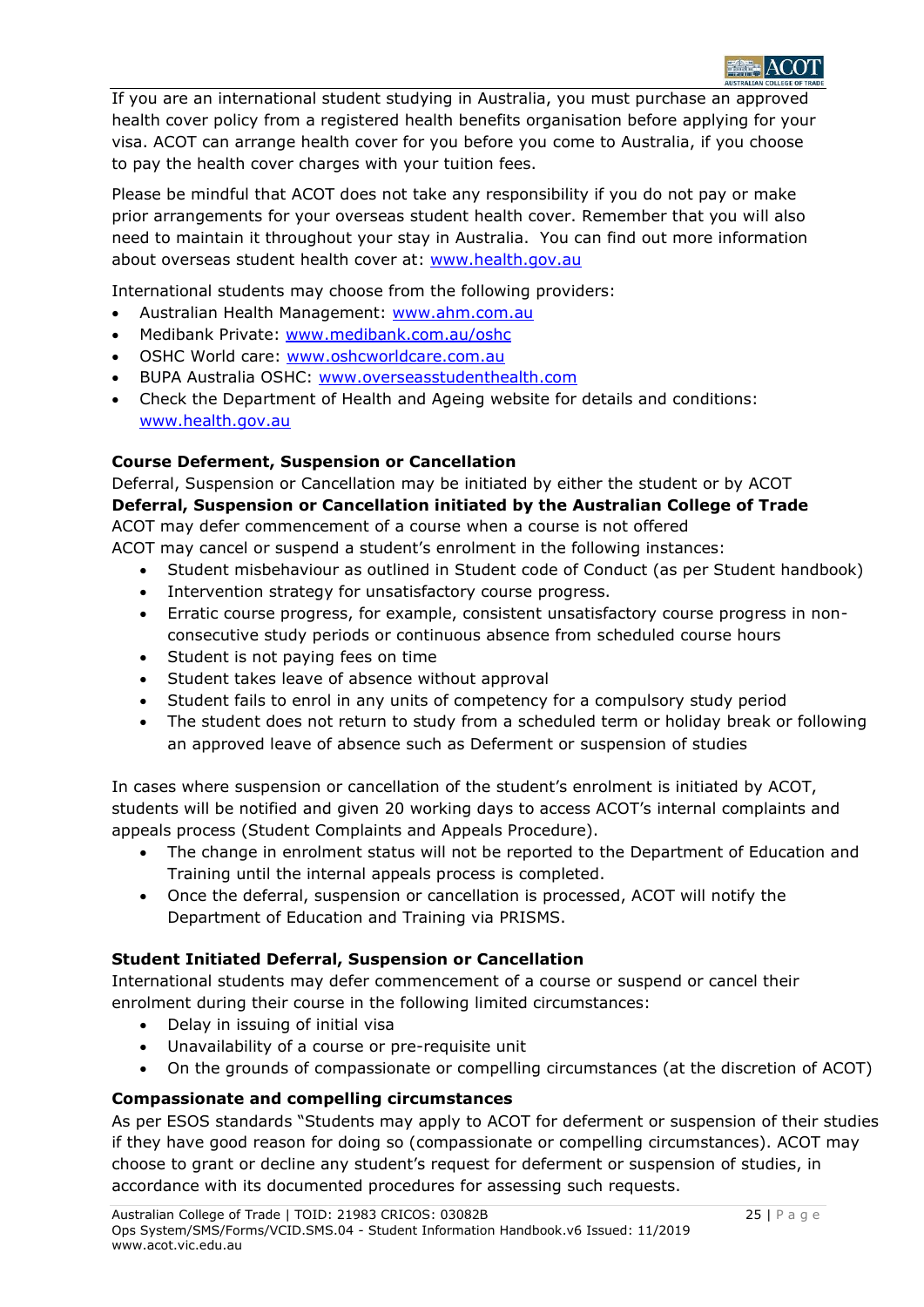

# **Appendix A:**

# **Australian College of Trade**

# **Privacy & Personal Information Statement**

Australian College of Trade is committed to protecting the privacy of your personal information. This statement explains how we handle your personal information. This statement only applies to our databases and files and does not cover any State, Territory or Commonwealth Government database or file. You are advised to contact the relevant government agency for a copy of their privacy policy.

Where we use the words 'we' and 'us' in this document, it means Australian College of Trade.

#### **Your Personal Information**

To provide you with training, employment and associated services, we may need to collect personal information such as your name, address, work history, qualifications, job seeker identification number, government benefit card, etc.

If you're studying nationally recognised training in Australia from 1 January 2015, you will be required to have a Unique Student Identifier (USI). There are laws that protect a student's USI and USI's must not be collected, used or disclosed by anyone except as allowed by the laws. The student's privacy is further protected by laws requiring that any personal information collected by a training organisation solely for creating a USI on their behalf is to be destroyed after the USI is created.

The personal details of individuals held by the Student Identifiers Registrar will be protected by the Privacy Act 1988 (Cth).

If you decline to provide your personal information, Australian College of Trade may not be able to:

- provide the product or service you requested, or
- enter a business relationship with you.

#### **Collection of personal information**

Where practicable, we will endeavour to collect personal information directly from you. Where services are provided on behalf of a Commonwealth and/or State Government Department, we may collect personal information from such government departments and agencies.

We may also need to collect personal information from other third parties with or without your direct involvement or consent, such as an employer. However, this will not include sensitive information.

# **Collection of personal information for the Unique Student Identifier (USI).**

The personal information that you provide to the Student Identifiers Registrar is collected, used, and may be disclosed, in accordance with the provisions of the Student Identifiers Act 2014 and the Privacy Act 1988. The Student Identifiers Registrar's Privacy Policy provides information about the protection of your information, including how you can access and seek correction of your personal information held by the Student Identifiers Registrar and how to make a complaint about a breach of your privacy and how such complaints are handled.

#### **Use and disclosure**

We will use our best efforts to ensure that the information you provide to us remains private and is used only for the purposes you agree to.

We will only disclose personal information to a third party where one or more of the following apply:

- you have given consent (verbal or written)
- it is authorised or required by law, or necessary for enforcement of law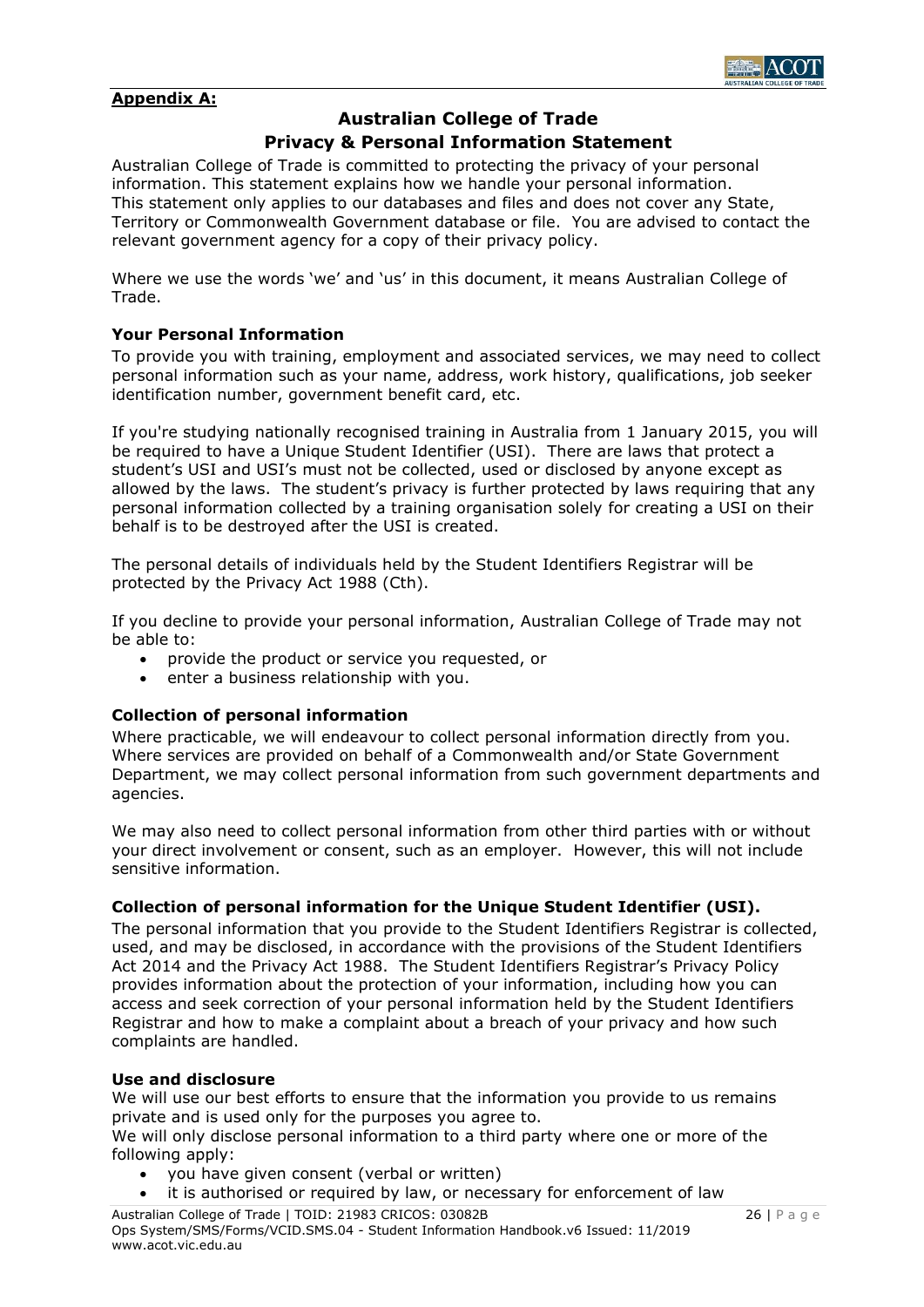

- it will protect the rights, property or personal safety of another person
- the assets and operations of the RTO business are transferred

#### **Access to personal information**

You can access the personal information we hold on you, except when government legislation requires or authorises the refusal of access.

To access your personal information, you will need to contact the Student Administration department in writing and specify the type/s of information you wish to view. You will be required to provide proof of identification.

#### **Storage & Security**

We will take reasonable steps to maintain the privacy and security of personal information. We ensure this by having such security measures as:

- storing electronic information on a secure server with restricted access
- storing paper-based documents securely on our premises

We will take reasonable steps to destroy or permanently de-identify personal information when it is no longer required for any purpose.

The students USI will be stored by the USI Registry System, along with some personal information about the student, such as their name, date of birth and a way of contacting them such as an email address. The USI will also be held by the National Centre for Vocational Education Research (NCVER) in a separate database along with their training records.

#### **Where is my USI stored?**

For safety and security your personal details are held in a different location to your training records and results but your USI is held in both locations.

Your USI will be stored by the USI system, along with some personal information about you, such as your name, date of birth and a way of contacting you such as an email address. The USI will also be held by the National Centre for Vocational Education Research (NCVER) in a separate database along with your training records.

Then each time you login into your USI account the two systems will talk to each other and your personal information and training records and results will both appear in your account even though the information comes from two different locations, as required by law. This happens because the protection of your USI and the information it stores is paramount, so these safeguards are in place.

# **Resolving privacy concerns**

If you wish to raise a concern about a privacy matter should contact the Student Administrations Department.

# **For further information:**

**- USI's**

<http://www.usi.gov.au/Students/Pages/student-privacy.aspx>

**- Privacy Act 1988 – Office of the Australian Information Commissioner** <http://www.oaic.gov.au/privacy/privacy-act/the-privacy-act>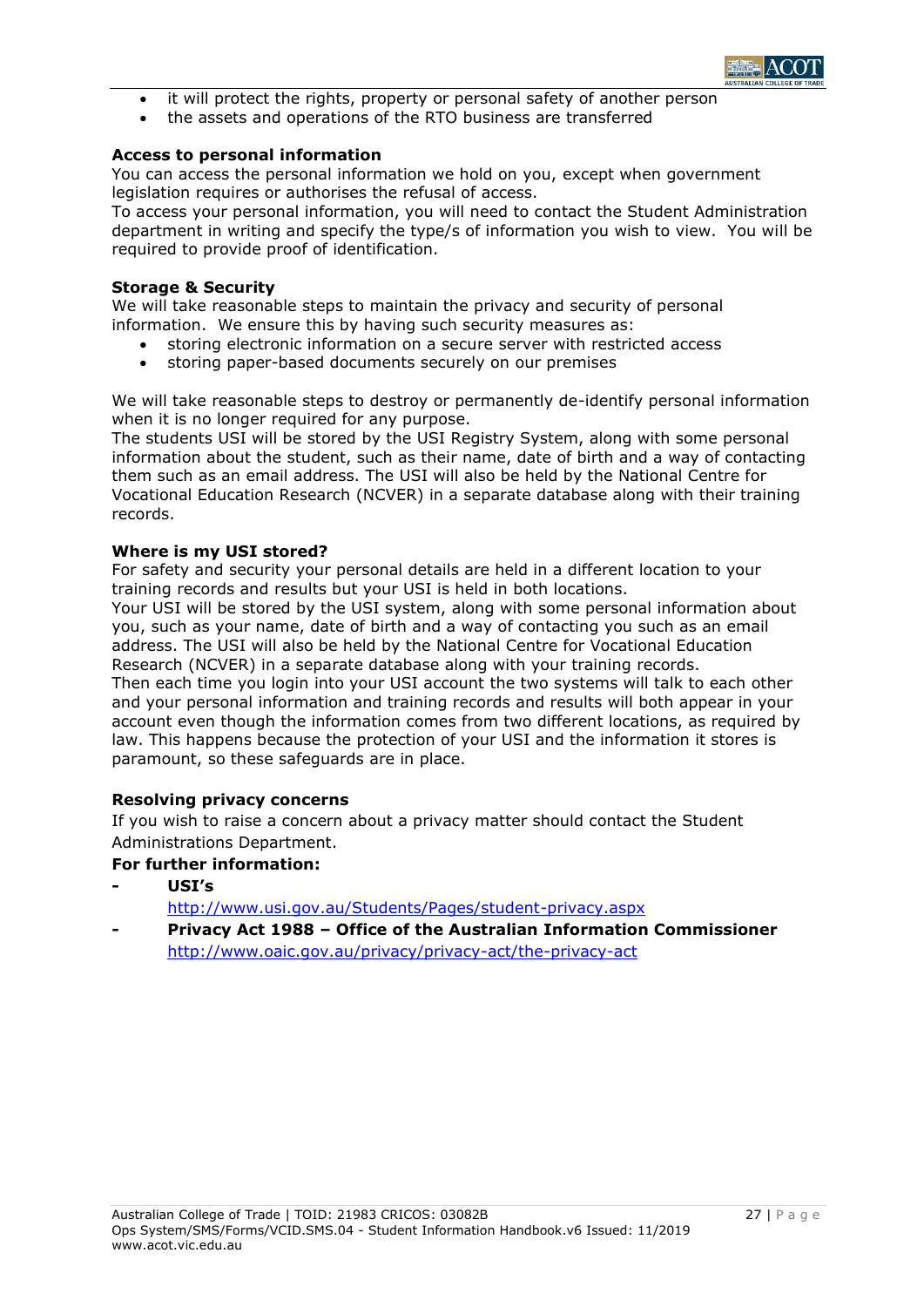# **Australian College of Trade - Tuition Fees & Additional Charges**

14.0 Course Fees

Refer to ACOT website [www.acot.vic.edu.au](http://www.acot.vic.edu.au/)

**NOTE:** All Fees listed may change from time to time. All students currently enrolled will be informed of any changes that may affect their current course fees.

**ALSO NOTE:** *The student fees as published are subject to change given individual circumstances at enrolment.*

# **Skills First Students**

| Course   | Course name                                            |                         | Skills First Program     |                         |  |
|----------|--------------------------------------------------------|-------------------------|--------------------------|-------------------------|--|
| Code     |                                                        |                         | Textbooks,<br>Government |                         |  |
|          |                                                        | <b>Course Duration-</b> | Uniforms, Equipment      | contribution to Tuition |  |
|          |                                                        | weeks                   | Payable by student       | Fees*                   |  |
|          | BSB42015   Certificate IV in Leadership and Management | 30 weeks                | \$300                    | $$3,380$ #*             |  |
|          |                                                        |                         |                          |                         |  |
| SIT40516 | Certificate IV in Commercial Cookery                   | 71 weeks                | \$1,000                  | $$9,210$ #*             |  |
| SIT50416 | Diploma of Hospitality Management                      | 70 weeks                | \$1,000                  | $$4,800$ #*             |  |
| SIT60316 | Advanced Diploma of Hospitality Management             | 95 weeks                | \$1,000                  | $$9,678$ #*             |  |
|          |                                                        |                         |                          |                         |  |

\*Concession fees for tuition are calculated by discounting the fee for service fee by 80%. **Concession fees apply to Skills First Funded students.**

**#All Skills First Program course fees are calculated using hourly subsidies as found at** 

**<http://www.education.vic.gov.au/skillsfirst/Pages/fundedcourses.aspx>**

Refer to ACOT website [www.acot.vic.edu.au](http://www.acot.vic.edu.au/)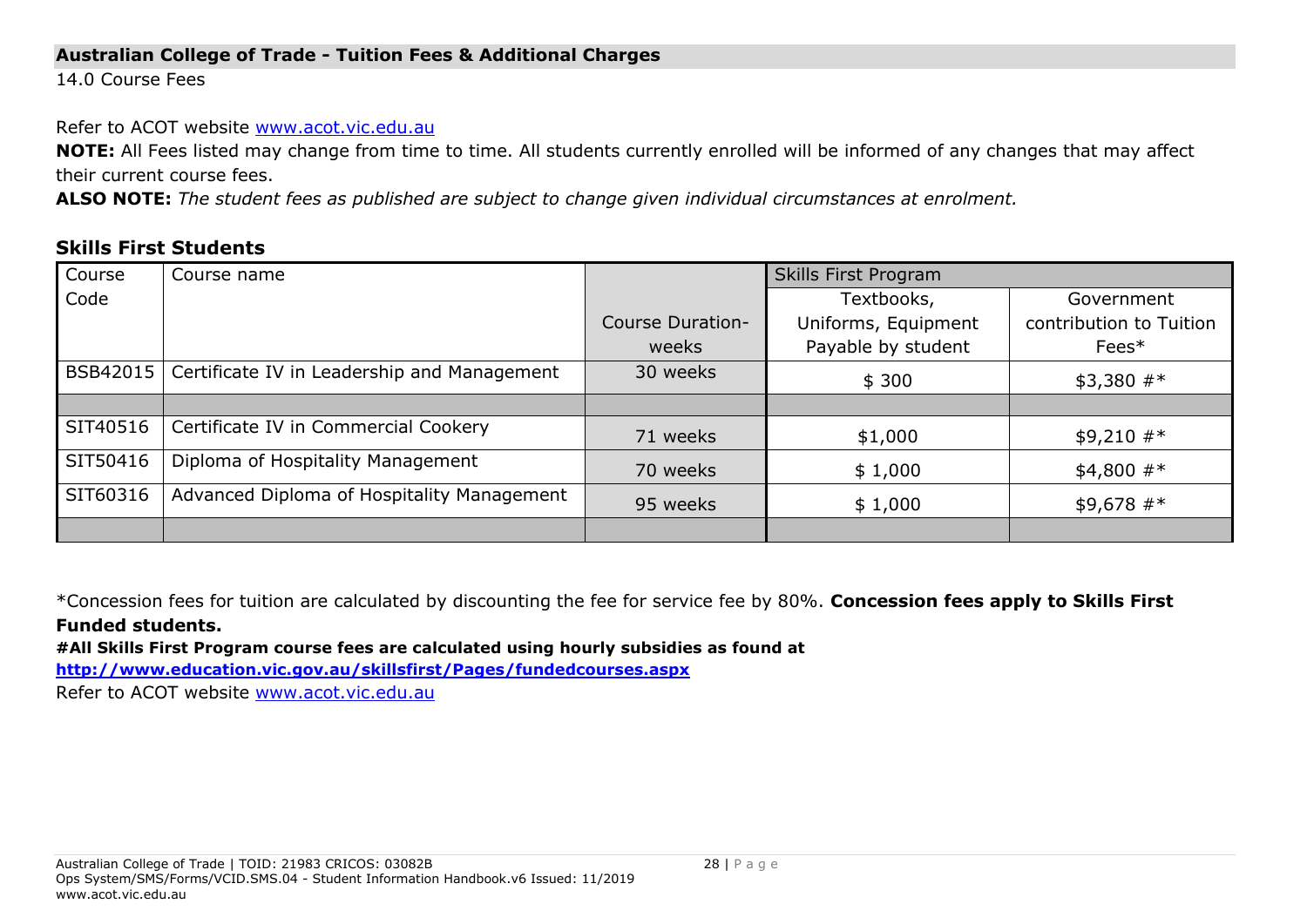

14.0 Course Fees

Refer to ACOT website [www.acot.vic.edu.au](http://www.acot.vic.edu.au/)

**NOTE:** All Fees listed may change from time to time. All students currently enrolled will be informed of any changes that may affect their current course fees.

**ALSO NOTE:** *The student fees as published are subject to change given individual circumstances at enrolment.*

# **Domestic Fee for Service**

| Course   | Course name                                 | Course             | Fee for Service |          |                                      |                               |  |
|----------|---------------------------------------------|--------------------|-----------------|----------|--------------------------------------|-------------------------------|--|
| Code     |                                             | Duration-<br>weeks | Admin.          | Tuition  | Textbooks,<br>Uniforms,<br>Equipment | Total<br>(prior to discounts) |  |
| BSB42015 | Certificate IV in Leadership and Management | 30 weeks           | \$250           | \$4,000  | \$500                                | \$4,750                       |  |
| BSB51915 | Diploma of Leadership Management            | 30 Weeks           | \$250           | \$4,000  | \$500                                | \$4,750                       |  |
|          |                                             |                    |                 |          |                                      |                               |  |
| SIT30816 | Certificate III in Commercial Cookery       | 56 weeks           | \$250           | \$7,000  | \$600                                | \$7,850                       |  |
| SIT40516 | Certificate IV in Commercial Cookery        | 71 weeks           | \$250           | \$10,500 | \$1,000                              | \$11,750                      |  |
| SIT50416 | Diploma of Hospitality Management           | 70 weeks           | \$250           | \$10,500 | \$1,000                              | \$11,750                      |  |
| SIT60316 | Advanced Diploma of Hospitality Management  | 95 weeks           | \$250           | \$13,500 | \$1,000                              | \$14,750                      |  |
|          |                                             |                    |                 |          |                                      |                               |  |
| FNS30115 | Certificate III in Financial Services       | 50 weeks           | \$250           | \$7,500  | \$500                                | \$8,250                       |  |
| FNS40217 | Certificate IV in Accounting & Bookkeeping  | 42 weeks           | \$250           | \$6,000  | \$500                                | \$6,750                       |  |
| FNS50217 | Diploma of Accounting                       | 36 weeks           | \$250           | \$6,000  | \$500                                | \$6,750                       |  |
|          |                                             |                    |                 |          |                                      |                               |  |
| SIT30616 | Certificate III in Hospitality              | 21 weeks           | \$250           | \$4,000  | \$250                                | \$4,500                       |  |
| SIT40416 | Certificate IV in Hospitality               | 54 weeks           | \$250           | \$8,000  | \$500                                | \$8,750                       |  |
|          |                                             |                    |                 |          |                                      |                               |  |
| CPP20212 | Certificate II in Security Operations       | 6 weeks            | \$250           | \$1,400  | N/A                                  | \$1,650                       |  |
| CPP30411 | Certificate III in Security Operations      | 5 weeks            | \$250           | \$1,200  | N/A                                  | \$1,400                       |  |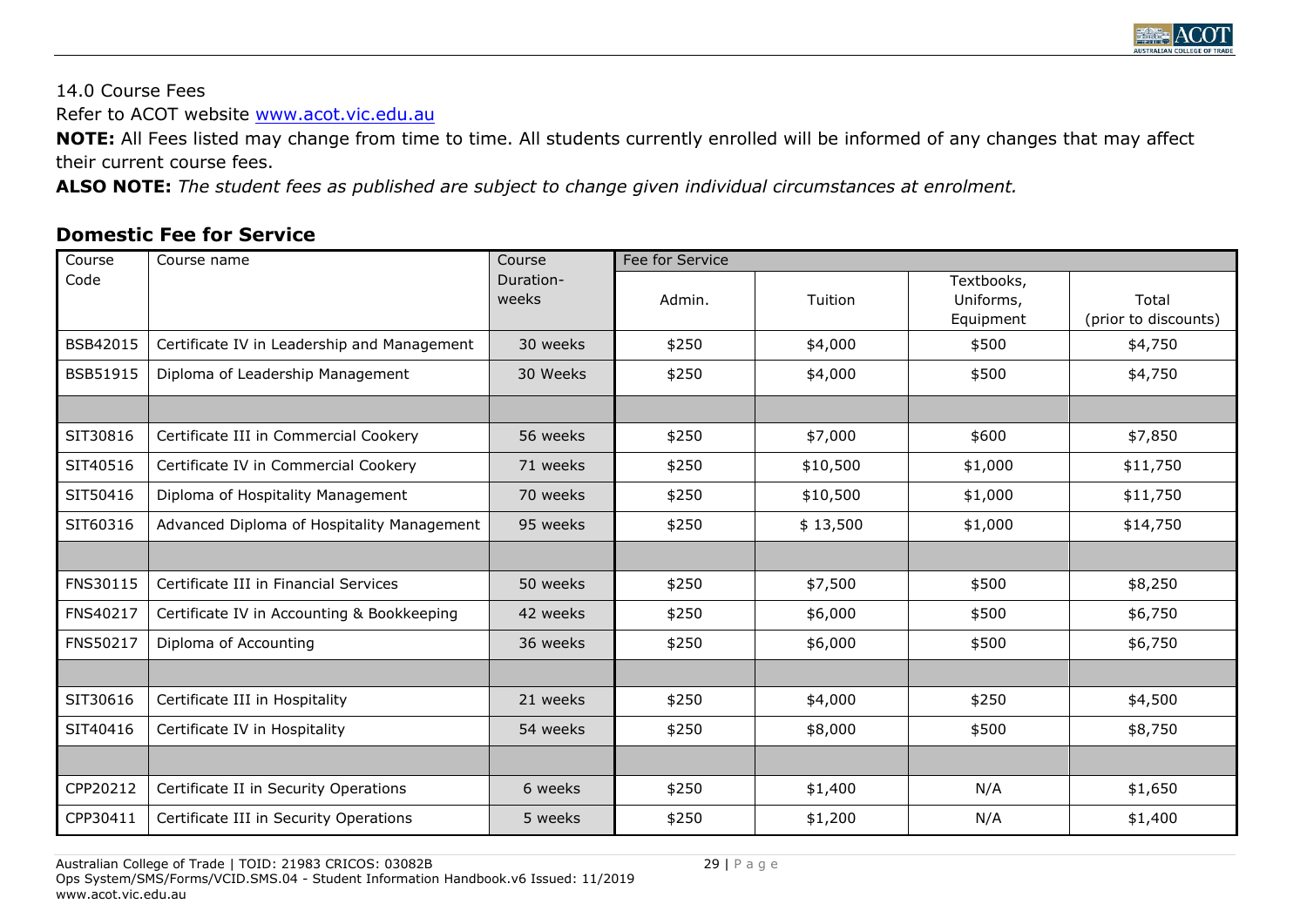

# 14.0 Course Fees

**NOTE:** All Fees listed may change from time to time. All students currently enrolled will be informed of any changes that may affect their current course fees. Refer to ACOT website [www.acot.vic.edu.au](http://www.acot.vic.edu.au/)

**ALSO NOTE:** *The student fees as published are subject to change given individual circumstances at enrolment.*

# **International Fee for Service**

| Course          | <b>CRICOS</b> | Course name                                 | Course             | Fee for Service |          |                                      |                                  |
|-----------------|---------------|---------------------------------------------|--------------------|-----------------|----------|--------------------------------------|----------------------------------|
| Code            | <b>CODE</b>   |                                             | Duration-<br>weeks | Admin.          | Tuition  | Textbooks,<br>Uniforms,<br>Equipment | Total<br>(prior to<br>discounts) |
| BSB42015        | 091257K       | Certificate IV in Leadership and Management | 50 weeks           | \$250           | \$8,600  | \$500                                | \$9,350                          |
| <b>BSB51918</b> | 098770C       | Diploma of Leadership Management            | 56 Weeks           | \$250           | \$9,600  | \$500                                | \$10,100                         |
|                 |               |                                             |                    |                 |          |                                      |                                  |
| SIT30816        | 095097M       | Certificate III in Commercial Cookery       | 56 weeks           | \$250           | \$10,050 | \$1,000                              | \$11,300                         |
| SIT40516        | 095096A       | Certificate IV in Commercial Cookery        | 78-82<br>weeks     | \$250           | \$14,250 | \$1,250                              | \$15,750                         |
| SIT50416        | 094055J       | Diploma of Hospitality Management           | 78 weeks           | \$250           | \$13,400 | \$750                                | \$14,400                         |
| SIT60316        | 092747F       | Advanced Diploma of Hospitality Management  | 108 weeks          | \$250           | \$18,500 | \$1,250                              | \$20,000                         |
|                 |               |                                             |                    |                 |          |                                      |                                  |
| FNS30115        | 0954101J      | Certificate III in Financial Services       | 50 weeks           | \$250           | \$8,500  | \$500                                | \$9,250                          |
| FNS40217        | 099868G       | Certificate IV in Accounting & Bookkeeping  | 48 weeks           | \$250           | \$8,000  | \$500                                | \$8,750                          |
| FNS50217        | 099867G       | Diploma of Accounting                       | 47 weeks           | \$250           | \$8,500  | \$500                                | \$9,250                          |
|                 |               |                                             |                    |                 |          |                                      |                                  |
| SIT30616        | 091445F       | Certificate III in Hospitality              | 21 weeks           | \$250           | \$4,500  | \$250                                | \$5,000                          |
| SIT40416        | 090973A       | Certificate IV in Hospitality               | 54 weeks           | \$250           | \$8,950  | \$500                                | \$9,700                          |
|                 |               |                                             |                    |                 |          |                                      |                                  |
| CPP20212        | 095095B       | Certificate II in Security Operations       | 6 weeks            | \$250           | \$1,400  | N/A                                  | \$1,650                          |
| CPP30411        | 095102G       | Certificate III in Security Operations      | 5 weeks            | \$250           | \$1,200  | N/A                                  | \$1,400                          |

# **Additional Fees and Charges**

All Refunds made by Australian College of Trade will incur an application fee of:  $$250.00$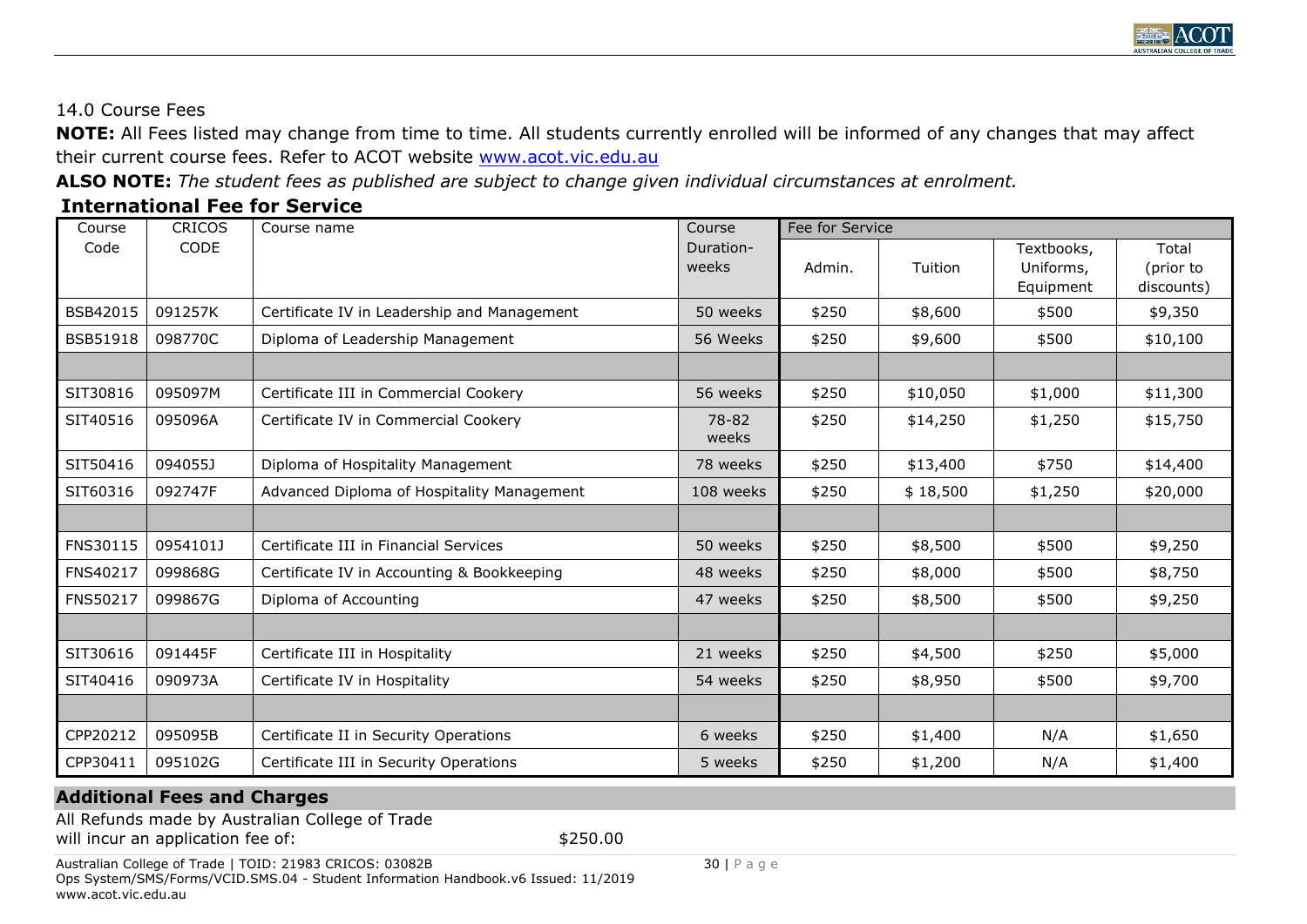

| Recognition of Prior Learning (assessment fees):       |
|--------------------------------------------------------|
| Re-assessment Fee:                                     |
| Replacement of Certificate or Statement of Attainment: |
| Repeating a Unit - Administration Fee (per unit)       |
|                                                        |

 $$200.00$  per unit  $$12.00$  per hour  $$150.00$  each  $$100.00$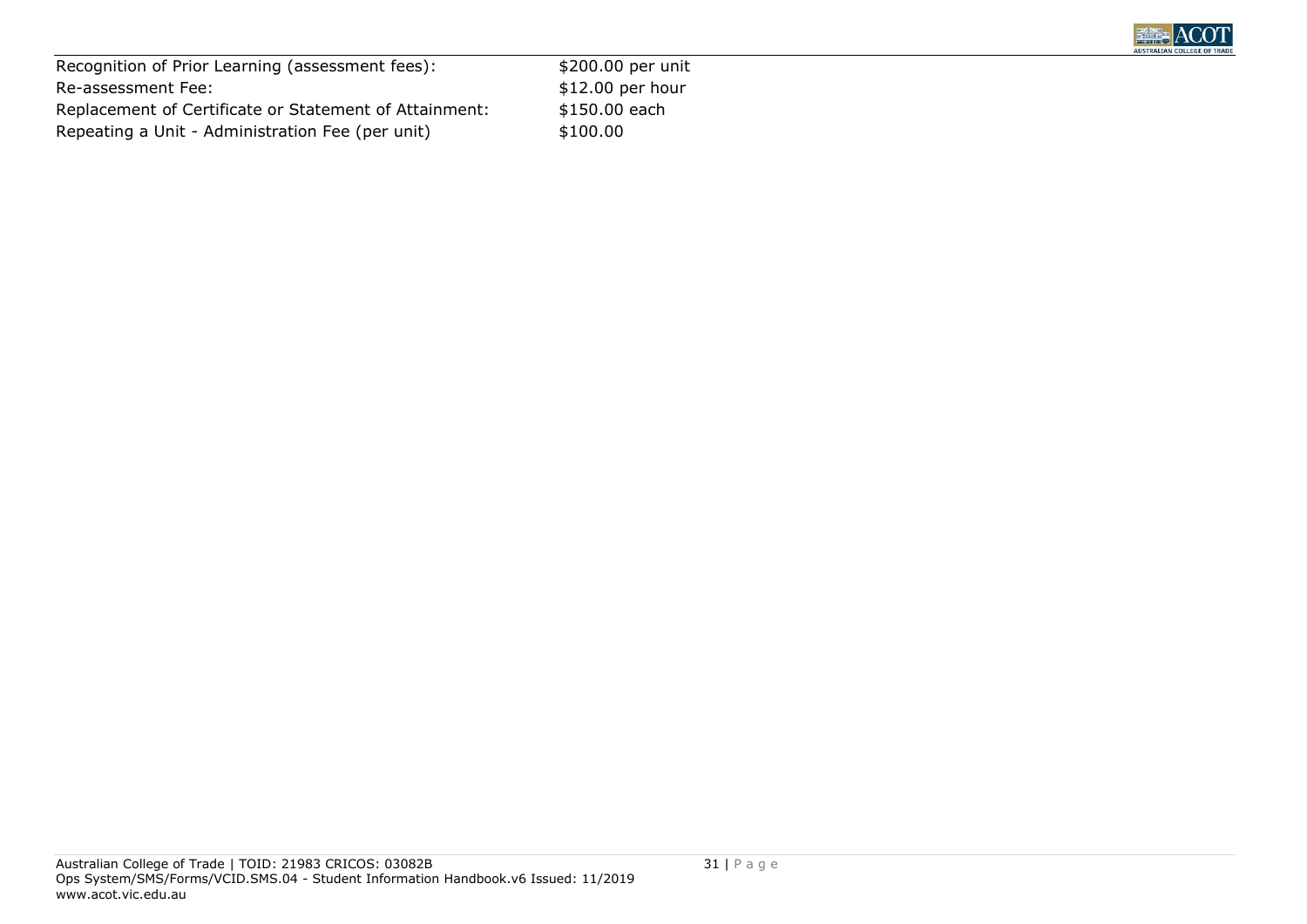# **The Victorian Charter of Human Rights and Responsibilities**

The Charter of Human Rights and Responsibilities is a Victorian law that sets out the basic rights, freedoms and responsibilities of all people in Victoria.

It requires that governments, police, local councils and other public authorities (for example, government school councils, public hospitals and privatised prisons) consider human rights when they make laws, develop policies or provide services.

It aims to build a fairer, more inclusive community by requiring that the Victorian Government, local councils and other public authorities consider human rights when they make laws, develop policies and provide services.

The Charter gives legal protection to **[20 fundamental human rights](http://www.victorianhumanrightscommission.com/www/index.php?option=com_k2&view=item&layout=item&id=905&Itemid=520)**, such as the right for people to have a fair trial, the right to say what they think, the right to join groups and meet freely, and the right to enjoy their culture.

In certain circumstances, some rights may be limited. However, this must be necessary and reasonable and there must be clear reasons for the decision.

# **Human rights protected by the Charter of Human Rights and Responsibilities**

The Victorian Charter of Human Rights and Responsibilities contains twenty basic rights that promote and protect the values of **[freedom,](http://www.victorianhumanrightscommission.com/www/index.php?option=com_k2&view=item&layout=item&id=905&Itemid=520#Freedom) [respect,](http://www.victorianhumanrightscommission.com/www/index.php?option=com_k2&view=item&layout=item&id=905&Itemid=520#Respect) [equality](http://www.victorianhumanrightscommission.com/www/index.php?option=com_k2&view=item&layout=item&id=905&Itemid=520#Equality)** and **[dignity](http://www.victorianhumanrightscommission.com/www/index.php?option=com_k2&view=item&layout=item&id=905&Itemid=520#Dignity)**.

The Victorian Government, local councils and other public authorities must not knowingly be in breach of these rights, and must always consider them when they create laws, develop policies and deliver their services.

# **Freedom**

**Freedom from forced work (section 11):** A person must not be forced to work or be made a slave. A person is a slave when someone else has complete control over them.

**Freedom of movement (section 12):** People can stay in or leave Victoria whenever they want to as long as they are here lawfully. They can move around freely within Victoria and choose where they live. **Freedom of thought, conscience, religion and belief (section 14):** People have the freedom to think and believe what they want, for example, religion. They can do this in public or private, as part of a group or alone.

**Freedom of expression (section 15):** People are free to say what they think and want to say, for example, talking, writing or with art. They have the right to find, receive and share information and ideas. This right might be limited to respect the rights and reputation of others or for the protection of public safety and order.

**Peaceful assembly and freedom of association (section 16):** People have the right to join groups or unions and to meet peacefully.

**Property rights (section 20):** People are protected from having their property taken from them, unless the law says it can be taken.

**Right to liberty and security of person (section 21):** Everyone has the right to freedom and safety. **Humane treatment when deprived of liberty (section 22):** People have the right to be treated with humanity if they are accused of breaking the law and are detained.

#### **Respect**

**Right to life (section 9):** Every person has the right to life and to not have their life taken. Protection of families and children (section 17): Families are entitled to protection. Children have the same rights as adults with added protection according to their best interests.

**Cultural rights (section 19):** People can have different family, religious or cultural backgrounds. They can enjoy their culture, declare and practice their religion and use their languages. Aboriginal persons hold distinct cultural rights which must not be denied.